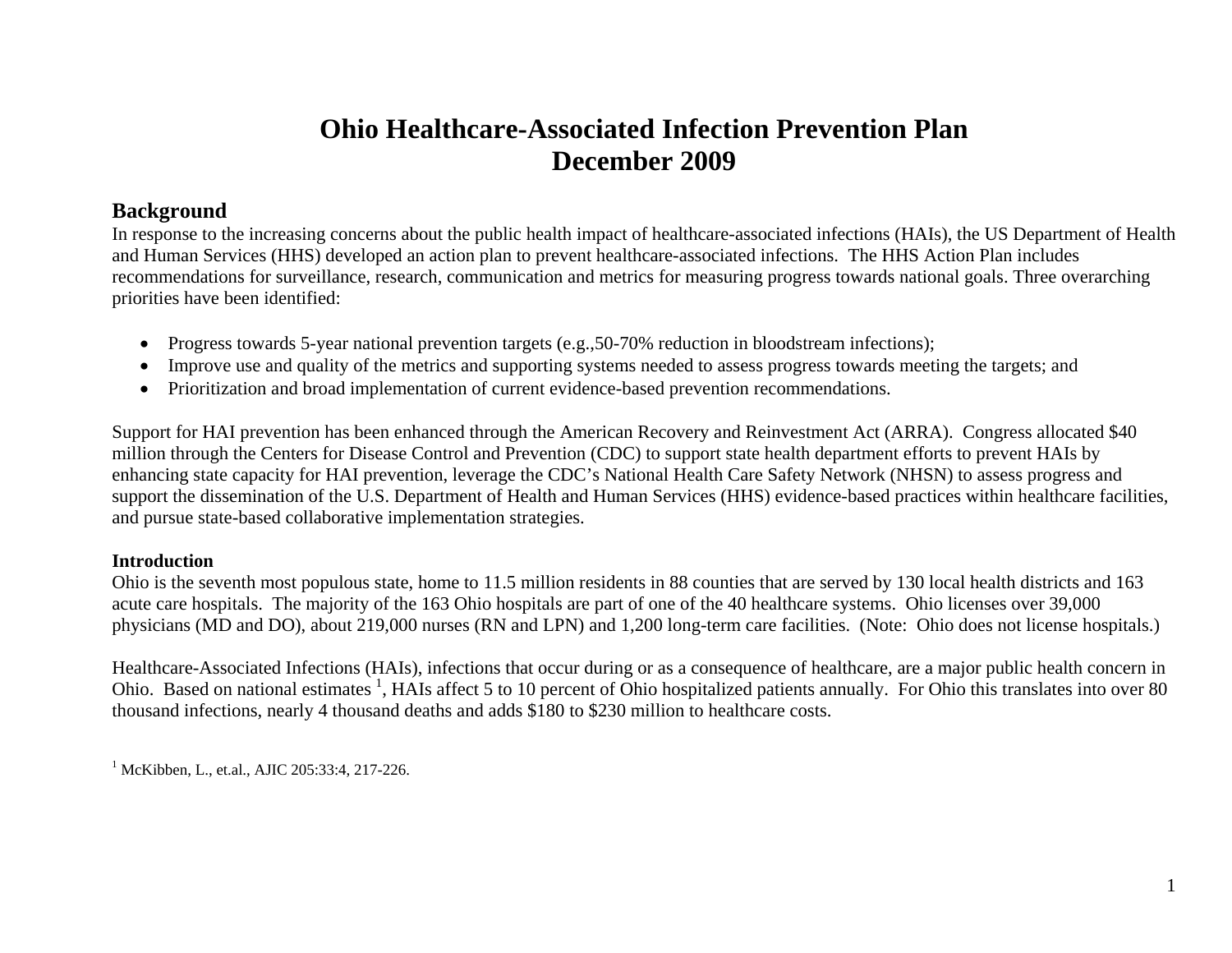Ohio Department of Health's legislative mandates to address healthcare-associated infections derive from Sub. H.B. 197 [effective November 13, 2006] and the Ohio Administrative Code (OAC). The OAC 3701-3-02-C-3 was revised in 2008 to explicitly include healthcareassociated outbreaks effective January 1, 2009. Accordingly, a confirmed or suspected healthcare-associated outbreak is required to be reported no later than the end of the next business day to the local public health department in whose jurisdiction the outbreak has occurred. If the increased incidence of disease is of major public health importance the suspected or confirmed outbreak is to be reported immediately. Preliminary data through December 28, for 2009 indicate Ohio reported 53 healthcare-associated outbreaks affecting 876 individuals.

The Ohio Department of Health (ODH) was awarded \$373,868 by the U.S. Department of Health and Human Services, Centers for Disease Control and Prevention (CDC), American Recovery and Reinvestment Act, (ARRA), Epidemiology and Laboratory Capacity for Infectious Diseases (ELC), Healthcare-Associated Infections - Building and Sustaining State Programs to Prevent Healthcare-associated Infections Grant.

Using these funds, Ohio will conduct the following activities:

**Activity A (Coordination and Reporting of Ohio Healthcare-Associated Infection (HAI) Prevention Efforts)**, The Ohio Department of Health will develop the Ohio's Healthcare-Associated Infection Prevention Plan based on the U.S. Department of Health and Human Services (HHS) Action Plan to Prevent Healthcare-Associated Infections. ODH has an infection control consultant nurse on staff who is certified in infection control and who will serve as the state's HAI Prevention Plan Coordinator. ODH will compute Ohio's baseline measurements for at least two HHS prevention measure targets. The measures were selected based on recommendations by the multidisciplinary ODH Director's Advisory Committee on Emerging Infections.

The Ohio HAI Prevention Plan will be submitted to the Department of Health and Human Services by January 1, 2010.

**Activity B (Detection and Reporting of Healthcare-Associated Infection Data - HAI Surveillance)**, ODH will create infrastructure for electronic laboratory reporting for up to 11 Ohio hospitals. Participating hospitals will map and successfully submit an acceptable standardized health level (HL) 7 message to the ODH HL7 gateway for *Clostridium difficile* and methicillin-resistant *Staphylococcus aureus*  HAI measures. These hospitals will also map and successfully submit an acceptable standardized HL 7 message to the ODH HL7 gateway for Ohio reportable infectious conditions. ODH will implement automated electronic forwarding of HAI messages from the ODH HL7 gateway to the CDC NHSN and Ohio's hospital quality measure reporting system.

With increased funds, Ohio intends to build and improve our state and local health departments' workforce capacity to prevent and respond to HAIs through training and education about HAI prevention and control and by the institution of tools (e.g., National Healthcare Safety Network [NHSN] reporting in hospitals) that will assist infection preventionists to identify and respond to HAIs. Furthermore, this project will enhance Ohio's capacity for hospital electronic reporting for infectious diseases as well as HAI.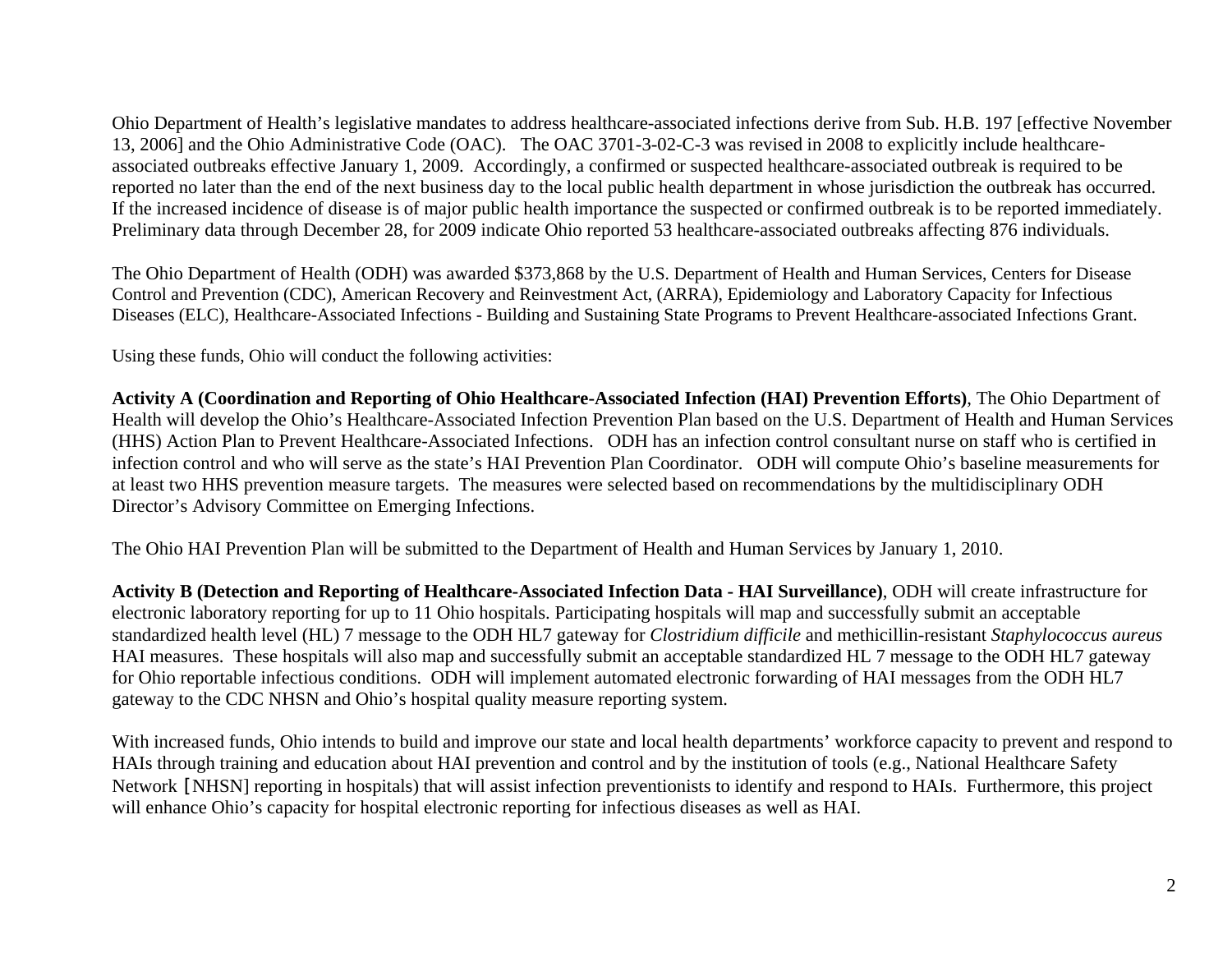**Activity C**, which addresses the formation of a prevention collaborative among hospitals, was not funded in Ohio; however, ODH welcomes opportunities to participate in healthcare-associated infection prevention collaboratives in the future, as funding, staff and resources permit.

## **Healthcare-Associated Infection Prevention Plan**

Ohio's healthcare-associated prevention plan follows the CDC framework which builds on a coordinated effort of federal, state and partner organizations. The framework is based on a collaborative public health approach that includes:

- **1. The development or enhancement of HAI program infrastructure**
- **2. Surveillance, detection, reporting, and response efforts**
- **3. Prevention initiatives**
- **4. Evaluation, oversight and communication protocols**

## **1. The development or enhancement of HAI program infrastructure**

Healthcare-associated infection prevention infrastructure in Ohio is supported by Substitute House Bill 197 of the 126th General Assembly. A significant portion of this bill relates to the safety of Ohio's hospitalized patients, including data collection of specific measures to monitor select healthcare-associated infection rates.

The OAC 3701-3-02-C-3 was revised in 2008 to explicitly include healthcare-associated outbreaks effective January 1, 2009, and consequently strengthens the infrastructure of Ohio's HAI prevention plan.

The Ohio Department of Health Director's Advisory Committee on Emerging Infections has assumed a leadership role in the statewide effort to reduce HAI in acute care facilities across Ohio. This committee is a well established multidisciplinary group of individuals first brought together in the mid 1990s to address current and emerging infectious disease concerns. Membership includes representatives from the Infectious Diseases Society of Ohio, five Ohio Association for Professionals in Infection Control and Epidemiology (APIC) chapters, local public health departments, academia, the Ohio Hospital Association and the Ohio Nurses Association. For the purpose of developing a State healthcare-associated infection prevention plan, representation from KePRO, Ohio's quality improvement organization, and additional stakeholders interested in the reduction of HAIs have joined the committee.

## **2. Surveillance, detection, reporting, and response efforts**

A September 2009 survey of Ohio's hospital infection preventionists identified methicillin-resistant *Staphylococcus aureus* (MRSA), *Clostridium difficile* (*C. difficile*) infections, surgical site infections and non-MRSA multi-drug resistant organisms (MDRO) as the top four concerns facing Ohio hospitals.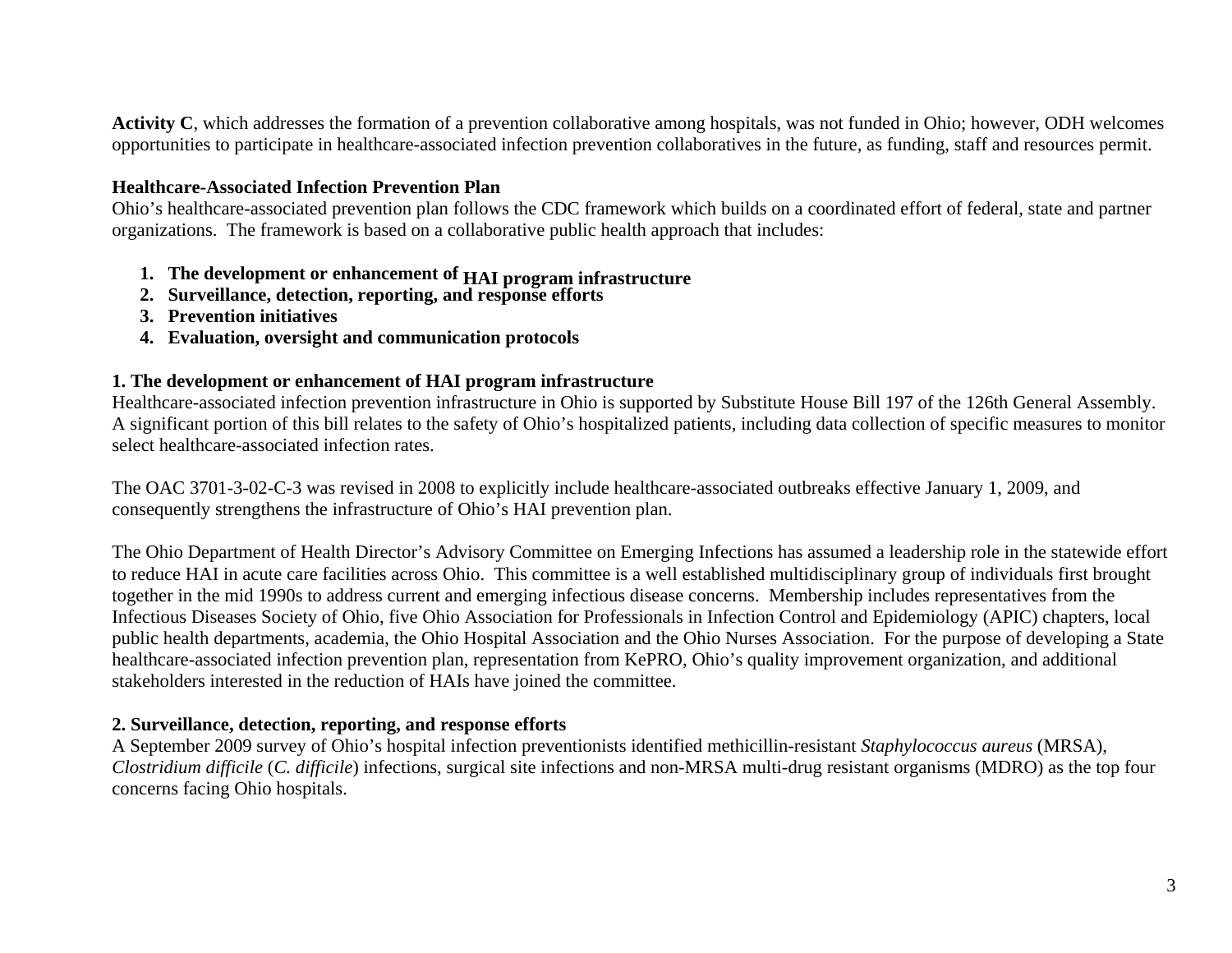The Director's Advisory Committee on Emerging Infections shared the concern of the Ohio hospital infection preventionists and selected reduction of *C. difficile* infections and bacteremias due to methicillin-resistant *Staphylococcus aureus* (MRSA) as Ohio's two prevention targets, which are consistent with the priorities set by the Health and Human Services (HHS) Action Plan for the prevention of healthcareassociated infections.

## **3. Prevention initiatives**

Successful HAI prevention planning requires close integration and collaboration with state and local infection prevention activities and systems. Education of our public health partners at the local level will improve and strengthen the infrastructure of the state HAI prevention plan. Educational opportunities featuring healthcare-associated infection prevention, outbreak recognition and investigation will be integrated into existing meetings held for local level public health epidemiologists, communicable disease nurses and health commissioners.

The Ohio State University (OSU) Prevention Epicenter and the Centers for Disease Control and Prevention (CDC) will partner with ODH to present the results of OSU's recently collected **Interventions to Control** *C. difficile* **in Acute Care Hospitals and Nursing Homes**. The Ohio Hospital Association (OHA), The Ohio State University Medical Center Epicenter and the Centers for Disease Control and Prevention (CDC) launched an 18-month project beginning February 2009 focusing on surveillance and reduction of *Clostridium difficile* infections. More than 50 Ohio hospitals are participating. The initiative focuses on implementing a statewide surveillance process using the new CDC *C. difficile* case definition and developing and implementing new evidence-based practices to assist in the reduction of *C. difficile* cases. The collaborative project will standardize how Ohio hospitals count *C. difficile* infections, ensuring consistency with CDC definitions and improving public reporting. Then the project will assess ways to prevent the spread of the infection, implementing proven methods within participating hospitals. After the pilot project reaches completion, the intent is to implement the effective practices identified throughout Ohio hospitals and even nationally to reduce *C. difficile* cases.

## **4. Evaluation, oversight and communication protocols**

Program evaluation is an essential component of public health. Continuous evaluation and communication of best practices integrate science as a basis for decision-making and action for the prevention of HAIs. Evaluation and communication allow for learning and ongoing improvement to occur.

Evaluation activity of the two prevention targets will be discussed and determined during future meetings of the Director's Advisory Committee on Emerging Infections. After Ohio's HAI Prevention Plan has been developed, it will be posted on the ODH web site and disseminated through newsletters, meetings, media and the Ohio Public Health Communication System (OPHCS).

## **Ohio's Checklist for HAI Prevention Activities**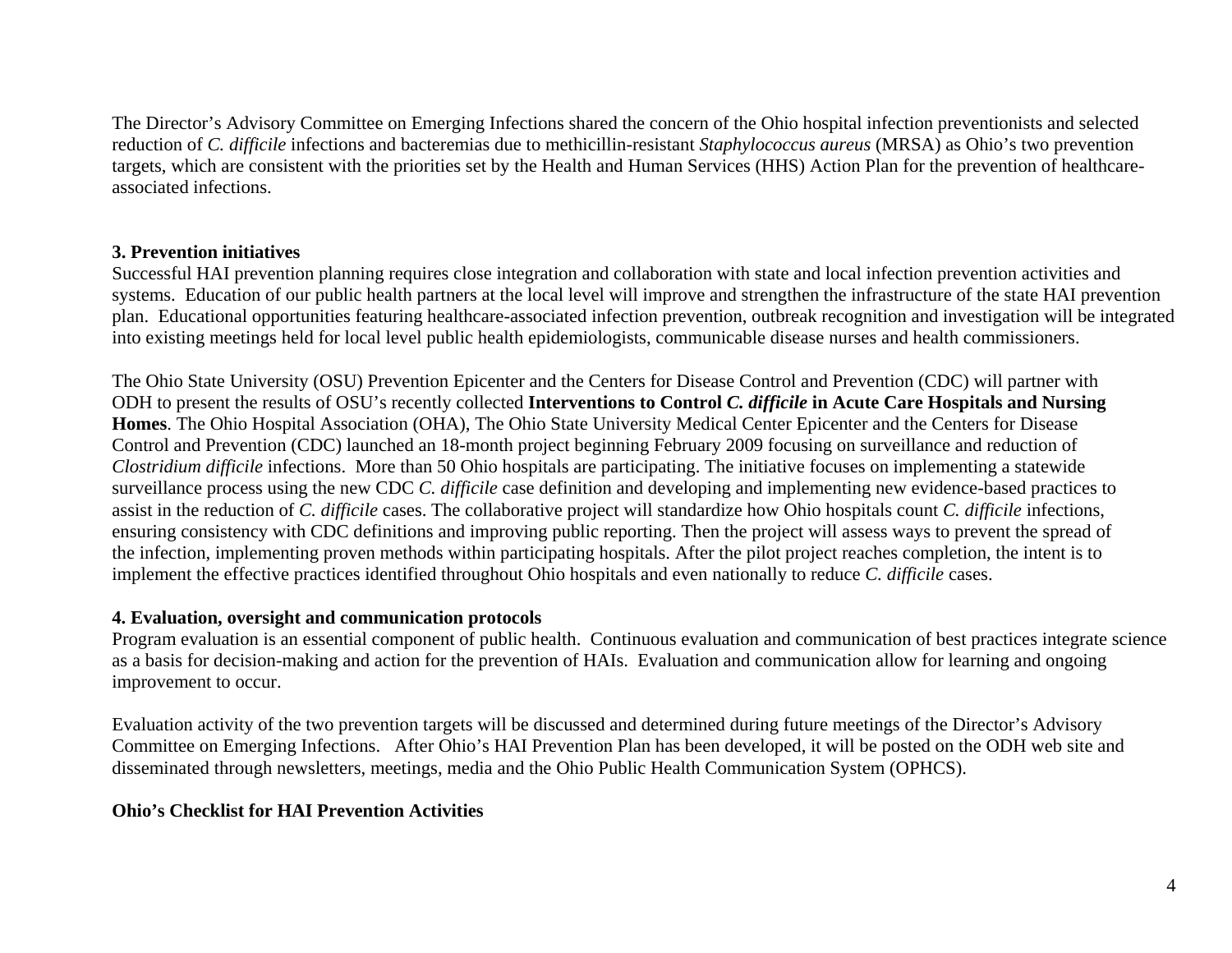Ohio adapted the CDC template for developing or enhancing state HAI prevention activities in the four areas identified above. For each section, Ohio chose elements which best support current or planned activities. Current activities are those in which the state is presently engaged and includes activities that are scheduled to begin using currently available resources. Planned activities represent future directions the state would like to move in to meet currently unmet needs, contingent on available resources and competing priorities. A section for additional activities is included to accommodate plans beyond the principal categories.

## **1. Develop or enhance HAI program infrastructure**

Table 1: State infrastructure planning for HAI surveillance, prevention and control

| <b>Planning</b> | <b>Check</b> | <b>Check</b>   | Items Planned for Implementation (or currently underway)                                                                                                                                                                                                                                                                                                                                                                                        | <b>Target Dates</b> |
|-----------------|--------------|----------------|-------------------------------------------------------------------------------------------------------------------------------------------------------------------------------------------------------------------------------------------------------------------------------------------------------------------------------------------------------------------------------------------------------------------------------------------------|---------------------|
| <b>Level</b>    | <b>Items</b> | <b>Items</b>   |                                                                                                                                                                                                                                                                                                                                                                                                                                                 | for                 |
|                 | Underway     | <b>Planned</b> |                                                                                                                                                                                                                                                                                                                                                                                                                                                 | Implementation      |
| <b>Level I</b>  |              |                | 1. Establish statewide HAI prevention leadership through the formation<br>of multidisciplinary group or state HAI advisory council                                                                                                                                                                                                                                                                                                              |                     |
|                 | $\boxtimes$  |                | Collaborate with local and regional partners (e.g.,<br>state hospital associations, professional societies<br>for infection control and healthcare epidemiology,<br>academic organizations, laboratorians and<br>networks of acute care hospitals and long term<br>care facilities (LTCFs))                                                                                                                                                     | Q3 2009<br>On going |
|                 |              | i.             | There are more than twenty-one groups and organizations<br>focused on patient safety in Ohio. Most have at least one goal<br>associated with HAIs. One of these groups is featured below.<br>The Ohio Department of Health Director's Advisory Committee<br>on Emerging Infections is a multidisciplinary group first<br>brought together in the mid 1990s to address current and<br>emerging infectious disease issues. Membership consists of |                     |
|                 |              |                | representatives from the Infectious Disease Society of Ohio, five<br>local chapters of the Association for Professionals in Infection                                                                                                                                                                                                                                                                                                           |                     |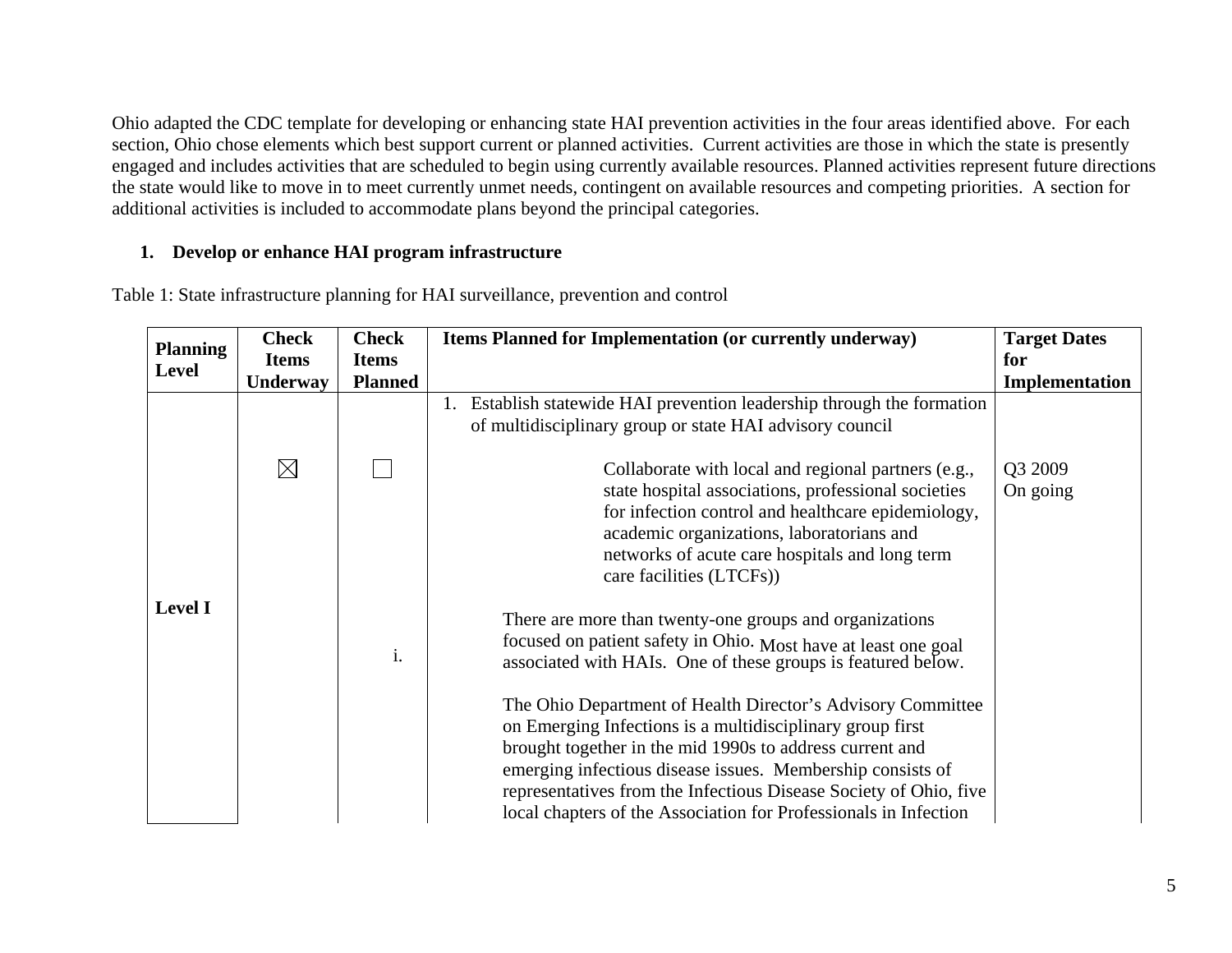|                 | <b>Check</b> | <b>Check</b>   | <b>Items Planned for Implementation (or currently underway)</b>                                                                                                                                                                                                                                                                                                                                                                                                                                                                                                                                                                                                                                                                                                                                             | <b>Target Dates</b> |
|-----------------|--------------|----------------|-------------------------------------------------------------------------------------------------------------------------------------------------------------------------------------------------------------------------------------------------------------------------------------------------------------------------------------------------------------------------------------------------------------------------------------------------------------------------------------------------------------------------------------------------------------------------------------------------------------------------------------------------------------------------------------------------------------------------------------------------------------------------------------------------------------|---------------------|
| <b>Planning</b> | <b>Items</b> | <b>Items</b>   |                                                                                                                                                                                                                                                                                                                                                                                                                                                                                                                                                                                                                                                                                                                                                                                                             | for                 |
| Level           | Underway     | <b>Planned</b> |                                                                                                                                                                                                                                                                                                                                                                                                                                                                                                                                                                                                                                                                                                                                                                                                             | Implementation      |
|                 | $\boxtimes$  |                | Control and Epidemiology (APIC), local public health<br>departments, academia, the Ohio State University Prevention<br>Epicenter and the Ohio Hospital Association. In addition,<br>representatives from Ohio KePRO, which is the Ohio Medicare<br>quality improvement organization, and additional stakeholders<br>involved in the reduction of HAIs are included in the committee<br>meetings. Quarterly meetings are held either via conference call<br>or face-to-face depending on number of agenda items.<br>Identify specific HAI prevention targets consistent<br>with HHS priorities<br>The Director's Advisory Committee on Emerging Infections<br>identified two prevention targets consistent with HHS priorities:<br>Clostridium difficile and methicillin-resistant Staphylococcus<br>aureus. | Q3 2009             |
|                 |              | ii.            | Other activities or descriptions (not required):                                                                                                                                                                                                                                                                                                                                                                                                                                                                                                                                                                                                                                                                                                                                                            |                     |
|                 |              |                | 2. Establish an HAI surveillance prevention and control program                                                                                                                                                                                                                                                                                                                                                                                                                                                                                                                                                                                                                                                                                                                                             |                     |
|                 | $\boxtimes$  |                | Designate a State HAI Prevention Coordinator<br>Ohio has designated Jane Carmean, RN, BSN, CIC as the state's<br>HAI Prevention Plan Coordinator. In her capacity as infectious<br>disease control consultant, Ms. Carmean works with local health<br>districts and healthcare facilities in responding to infectious                                                                                                                                                                                                                                                                                                                                                                                                                                                                                       | Q3 2009             |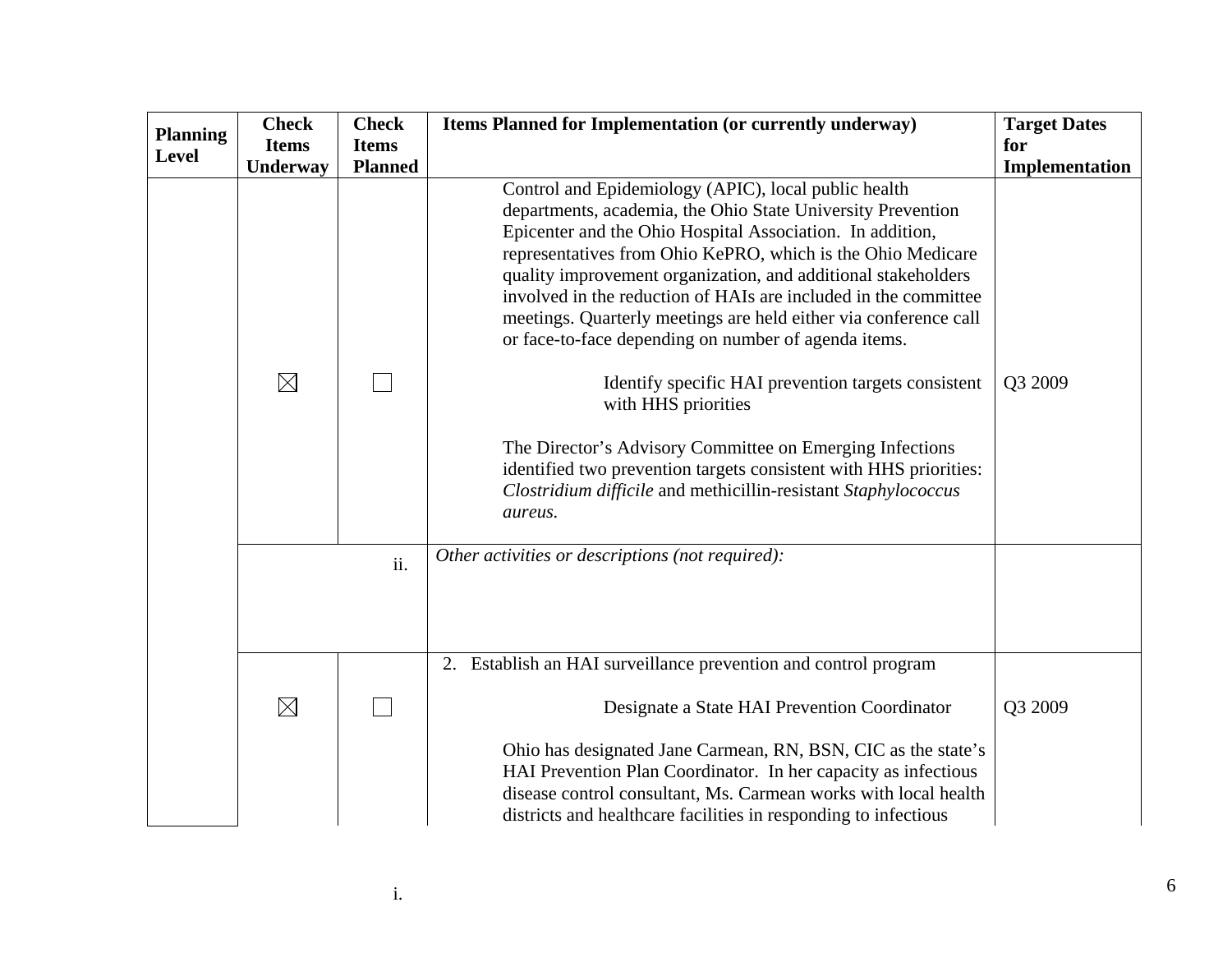| <b>Planning</b> | <b>Check</b> | <b>Check</b>   | Items Planned for Implementation (or currently underway)                                                                                                                                                                                                                                                                                                                                                                                                                                            | <b>Target Dates</b> |
|-----------------|--------------|----------------|-----------------------------------------------------------------------------------------------------------------------------------------------------------------------------------------------------------------------------------------------------------------------------------------------------------------------------------------------------------------------------------------------------------------------------------------------------------------------------------------------------|---------------------|
| Level           | <b>Items</b> | <b>Items</b>   |                                                                                                                                                                                                                                                                                                                                                                                                                                                                                                     | for                 |
|                 | Underway     | <b>Planned</b> |                                                                                                                                                                                                                                                                                                                                                                                                                                                                                                     | Implementation      |
|                 |              |                | disease issues and outbreaks with a special focus on HAIs. In<br>her role as HAI Prevention Plan Coordinator, Ms. Carmean<br>oversees the integration, collaboration and capacity building of<br>HAI prevention.                                                                                                                                                                                                                                                                                    |                     |
|                 |              | $\boxtimes$    | Develop dedicated, trained HAI staff with at least<br>one FTE (or contracted equivalent) to oversee the<br>four major HAI activity areas (Integration,<br>Collaboration, and Capacity Building; Reporting,<br>Detection, Response and Surveillance; Prevention;<br>Evaluation, Oversight and Communication)<br>If funds become available, ODH would like to hire two nurse<br>epidemiologists to address reporting, detection, data validation                                                      |                     |
|                 |              | ii.            | surveillance and prevention; 2 trained data abstractors who<br>would reduce the burden of reporting and ensure data quality; a<br>human services program consultant who would oversee tracking<br>and evaluation and a public health communication specialist to<br>address communication with an emphasis on putting the data in<br>the hands of the person/persons in the facility who can affect<br>outcome.<br>Funding constraints do not allow the hiring of additional staff at<br>this time. |                     |
|                 |              |                |                                                                                                                                                                                                                                                                                                                                                                                                                                                                                                     |                     |
|                 |              |                | Other activities or descriptions (not required):                                                                                                                                                                                                                                                                                                                                                                                                                                                    |                     |
|                 |              |                | 3. Integrate laboratory activities with HAI surveillance, prevention and<br>control efforts.                                                                                                                                                                                                                                                                                                                                                                                                        |                     |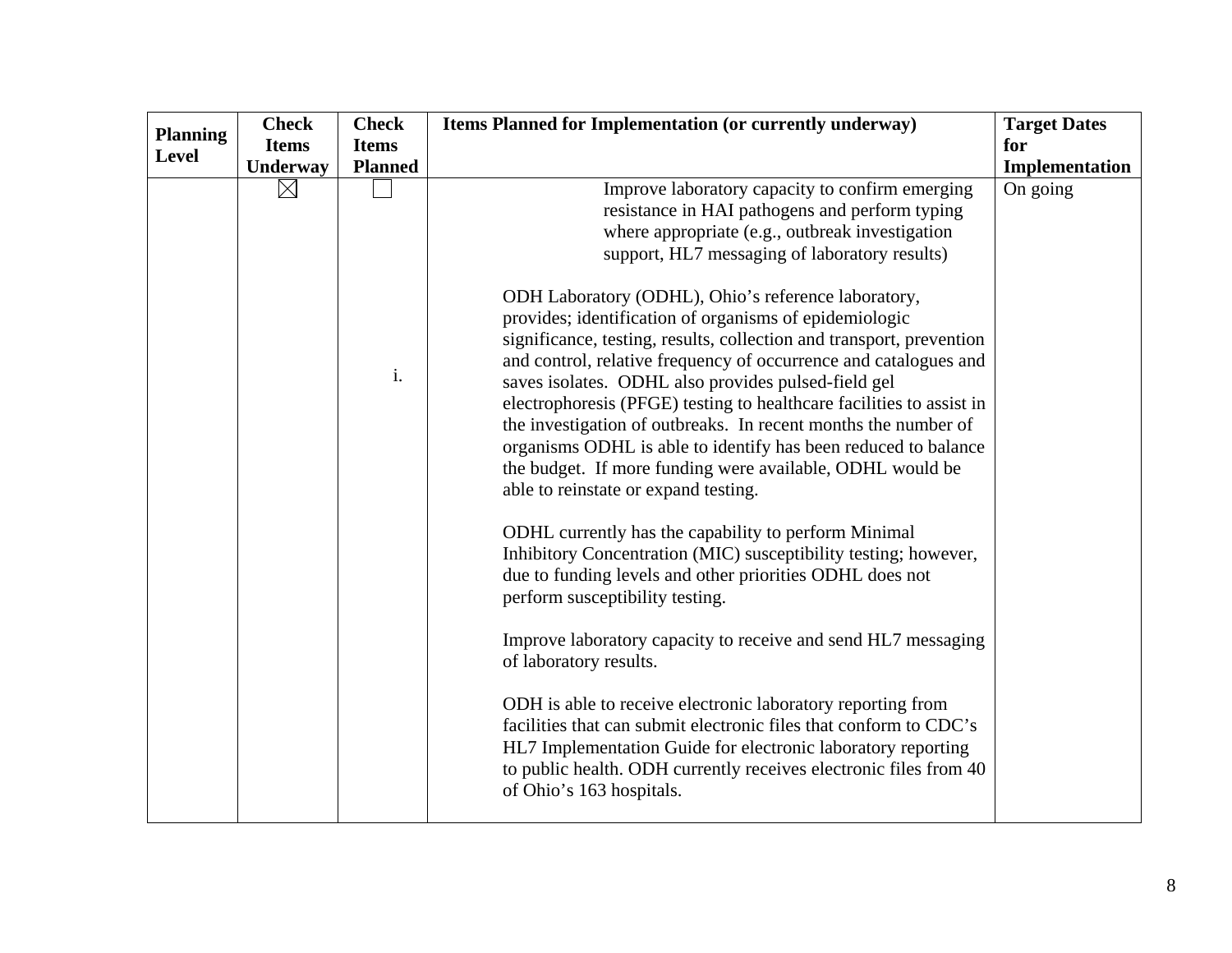| <b>Planning</b><br>Level | <b>Check</b><br><b>Items</b> | <b>Check</b><br><b>Items</b> | Items Planned for Implementation (or currently underway)                                                                                                                                                                                                                                                                                                                                                                                                                                                                                                                                                                                                                                                                                                                                                                                                                                                           | <b>Target Dates</b><br>for |
|--------------------------|------------------------------|------------------------------|--------------------------------------------------------------------------------------------------------------------------------------------------------------------------------------------------------------------------------------------------------------------------------------------------------------------------------------------------------------------------------------------------------------------------------------------------------------------------------------------------------------------------------------------------------------------------------------------------------------------------------------------------------------------------------------------------------------------------------------------------------------------------------------------------------------------------------------------------------------------------------------------------------------------|----------------------------|
|                          | Underway                     | <b>Planned</b>               |                                                                                                                                                                                                                                                                                                                                                                                                                                                                                                                                                                                                                                                                                                                                                                                                                                                                                                                    | Implementation             |
|                          |                              |                              |                                                                                                                                                                                                                                                                                                                                                                                                                                                                                                                                                                                                                                                                                                                                                                                                                                                                                                                    |                            |
|                          |                              |                              | Other activities or descriptions (not required):                                                                                                                                                                                                                                                                                                                                                                                                                                                                                                                                                                                                                                                                                                                                                                                                                                                                   |                            |
|                          | $\boxtimes$                  |                              | Ohio is receiving data submissions from hospitals twice a year<br>per HB 197 reporting requirements. All Ohio hospitals submit<br>the above measures via a secure electronic system. Data<br>submission covers a 12 month period. All data can be viewed<br>through the Ohio Hospital Compare Site at<br>http://ohiohospitalcompare.ohio.gov/ Depending on availability<br>of funds, Ohio proposes to receive electronic data feeds from<br>hospitals on a daily basis as part of the ELC-HAI effort.                                                                                                                                                                                                                                                                                                                                                                                                              | On going                   |
| <b>Level II</b>          | $\boxtimes$                  |                              | 4. Improve coordination among government agencies or organizations<br>that share responsibility for assuring or overseeing HAI surveillance,<br>prevention and control (e.g., State Survey agencies, Communicable<br>Disease Control, state licensing boards)<br>The state HAI prevention plan will improve coordination by<br>identifying infection control educational needs for staff in<br>ODH's Division of Quality Assurance (DQA) with surveying<br>and regulatory responsibilities. All of Ohio's acute care<br>surveyors in the ODH Division of Quality (25 surveyors) will<br>complete a questionnaire to prioritize topics for educational<br>opportunities by the HAI Prevention Plan Coordinator. The<br>questionnaire will be developed, implemented and analyzed.<br>An education program will be designed to address the identified<br>HAI needs and education of the surveyors will be completed. | Q2 2010                    |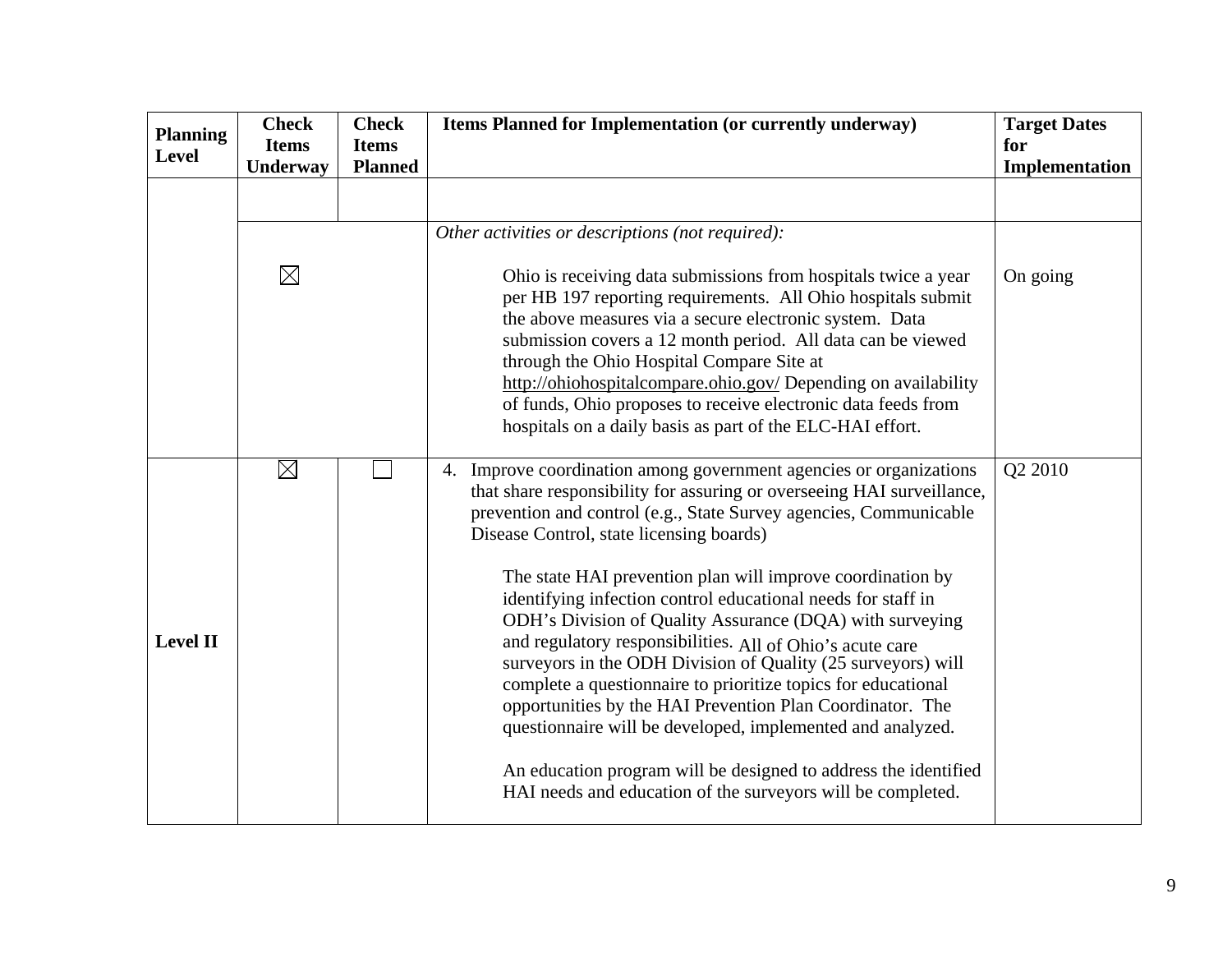|                 | <b>Check</b> | <b>Check</b>   | Items Planned for Implementation (or currently underway)                                                                                                                                                                                                                                                                                                                                                                                                                                                                                                                                                                                                                                                                                                                                                                                      | <b>Target Dates</b> |
|-----------------|--------------|----------------|-----------------------------------------------------------------------------------------------------------------------------------------------------------------------------------------------------------------------------------------------------------------------------------------------------------------------------------------------------------------------------------------------------------------------------------------------------------------------------------------------------------------------------------------------------------------------------------------------------------------------------------------------------------------------------------------------------------------------------------------------------------------------------------------------------------------------------------------------|---------------------|
| <b>Planning</b> | <b>Items</b> | <b>Items</b>   |                                                                                                                                                                                                                                                                                                                                                                                                                                                                                                                                                                                                                                                                                                                                                                                                                                               | for                 |
| Level           | Underway     | <b>Planned</b> |                                                                                                                                                                                                                                                                                                                                                                                                                                                                                                                                                                                                                                                                                                                                                                                                                                               | Implementation      |
|                 |              |                | Southwest Ohio's APIC Chapter 26 will pilot a DQA<br>presentation in Jan. 2010. After revision of the pilot, Ohio's<br>four other local APIC chapters will have the opportunity to<br>invite the DQA to present at their local meetings to help<br>facilitate open discussion regarding the regulatory requirements<br>of the contracting regulatory agency (CMS).                                                                                                                                                                                                                                                                                                                                                                                                                                                                            |                     |
|                 |              |                | Other activities or descriptions (not required):<br>The APIC chapters meet four to six times a year. The HAI<br>prevention plan coordinator will attend one meeting a year for<br>each chapter to engage stakeholders in HAI activities and<br>present up-to-date information about statewide HAI evidence<br>based best practices for prevention and control. ODH has<br>proposed to include local public health representatives at APIC<br>meetings to share information, network and form a basis to<br>enhance understanding and opportunities to work together.                                                                                                                                                                                                                                                                          |                     |
|                 | $\boxtimes$  |                | 5. Facilitate use of standards-based formats (e.g., Clinical Document<br>Architecture, electronic messages) by healthcare facilities for<br>purposes of electronic reporting of HAI data. Providing technical<br>assistance or other incentives for implementations of standards-<br>based reporting can help develop capacity for HAI surveillance and<br>other types of public health surveillance, such as for conditions<br>deemed reportable to state and local health agencies using electronic<br>laboratory reporting (ELR). Facilitating use of standards-based<br>solutions for external reporting also can strengthen relationships<br>between healthcare facilities and regional nodes of healthcare<br>information, such as Regional Health Information Organizations.<br>(RHIOs) and Health Information Exchanges (HIEs). These | Q2 2010             |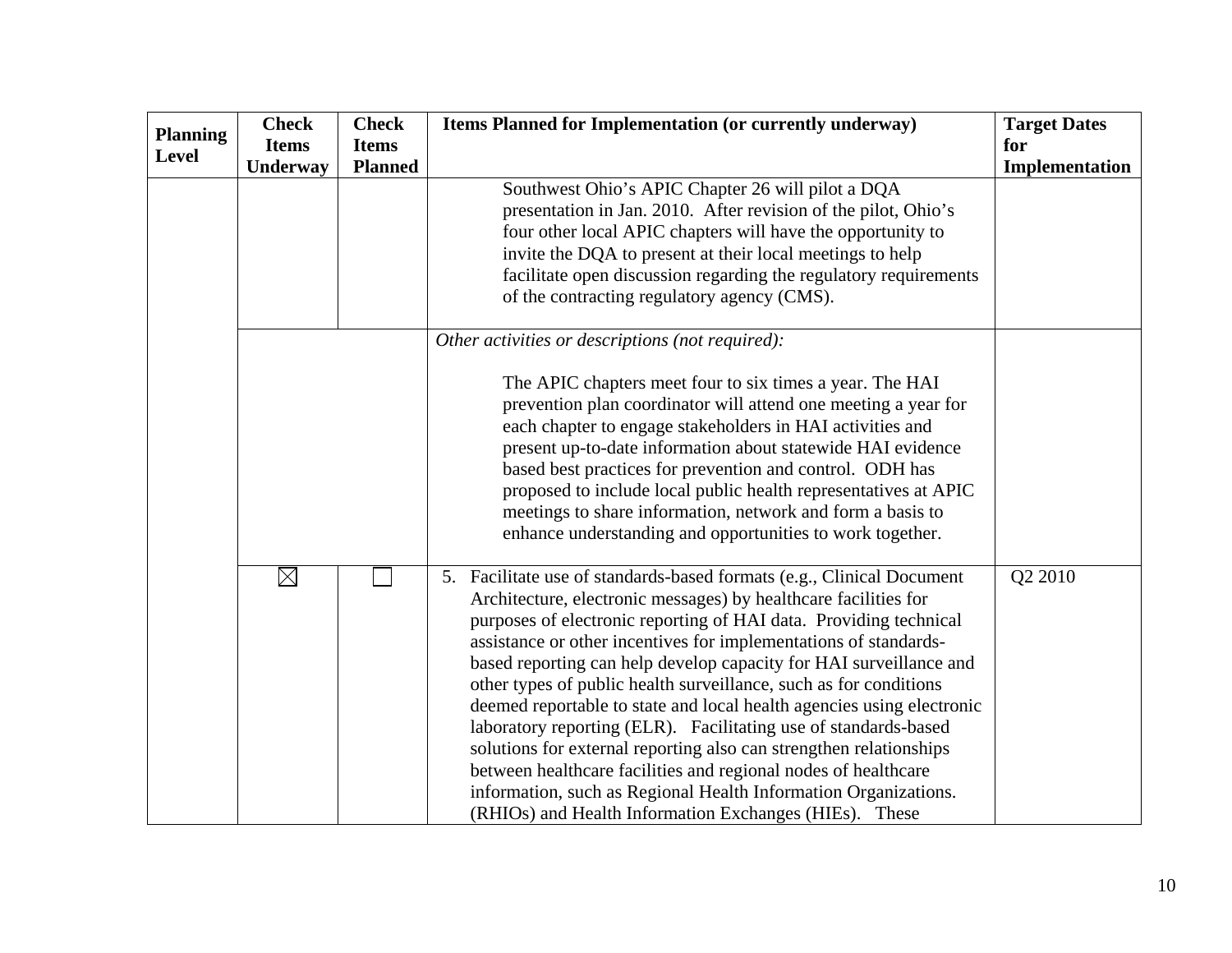| <b>Planning</b><br><b>Level</b> | <b>Check</b><br><b>Items</b><br><b>Underway</b> | <b>Check</b><br><b>Items</b><br><b>Planned</b> | <b>Items Planned for Implementation (or currently underway)</b>                                                                                                                                                                                                                                                                                                                                                                                                                                                                                                                                 | <b>Target Dates</b><br>for<br>Implementation |
|---------------------------------|-------------------------------------------------|------------------------------------------------|-------------------------------------------------------------------------------------------------------------------------------------------------------------------------------------------------------------------------------------------------------------------------------------------------------------------------------------------------------------------------------------------------------------------------------------------------------------------------------------------------------------------------------------------------------------------------------------------------|----------------------------------------------|
|                                 |                                                 |                                                | relationships, in turn, can yield broader benefits for public health by<br>consolidating electronic reporting through regional nodes.<br>ODH has issued a request for proposals (RFP) to Ohio hospitals<br>to develop/expand ELR reporting of the two HAI measures<br>selected to be reported by the Director's Advisory Committee<br>on Emerging Infections and all infectious diseases reportable in<br>Ohio.<br>ODH anticipates four to eight awards of \$20,000-\$40,000 to<br>assist hospital systems in their ELR efforts. The four to eight<br>awards will represent up to 11 hospitals. |                                              |
| any new activities.             |                                                 |                                                | Other activities or descriptions (not required):<br>Please also describe any additional activities, not listed above, that your state plans to undertake. Please include target dates for                                                                                                                                                                                                                                                                                                                                                                                                       |                                              |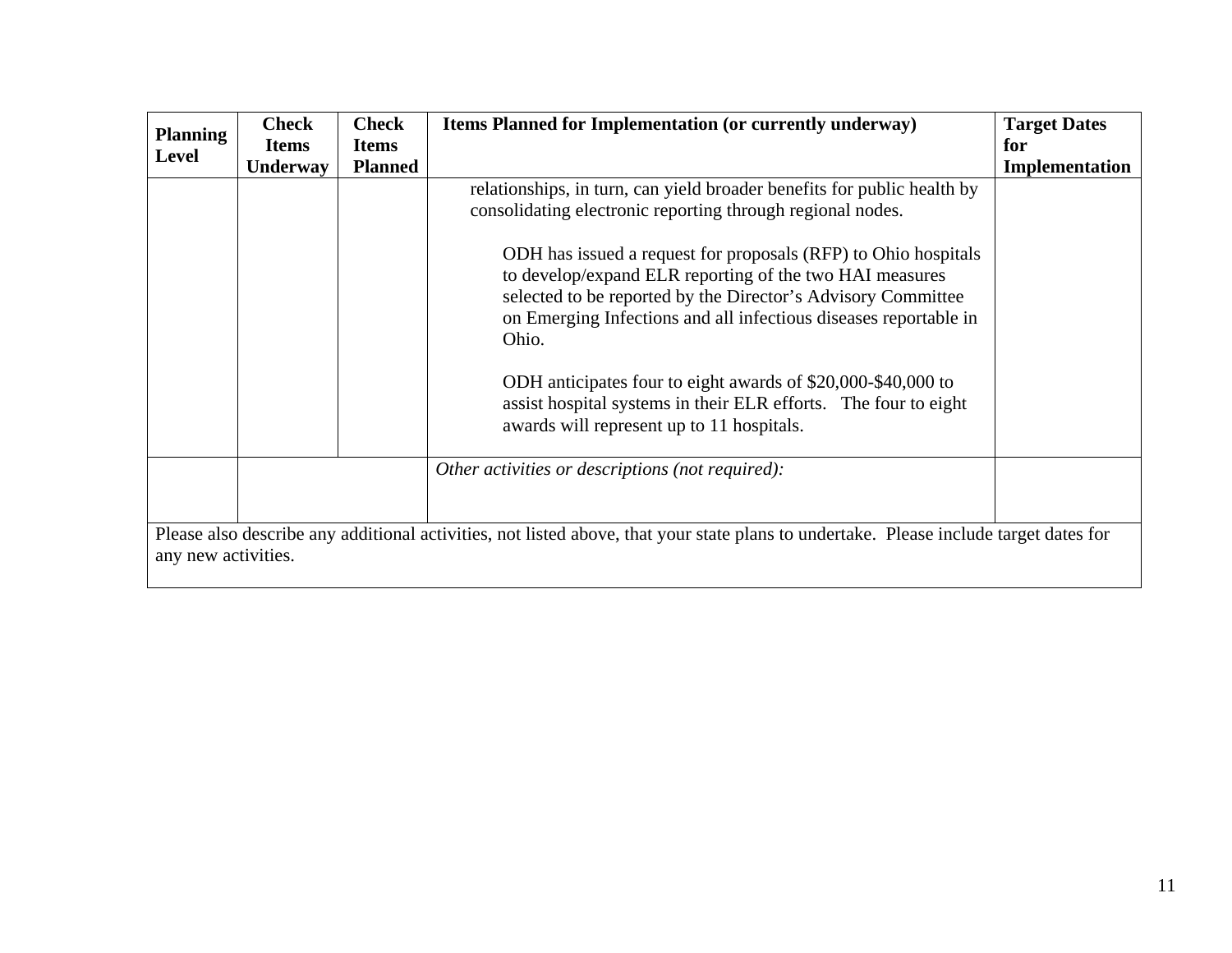## **2. Surveillance, Detection, Reporting, and Response**

Timely and accurate monitoring remains necessary to gauge progress towards HAI elimination. Public health surveillance has been defined as the ongoing, systematic collection, analysis, and interpretation of data essential to the planning, implementation, and evaluation of public health practice, and timely dissemination to those responsible for prevention and control.<sup>1</sup> Increased participation in systems such as the National Healthcare Safety Network (NHSN) has been demonstrated to promote HAI reduction. This, combined with improvements to simplify and enhance data collection, and improve dissemination of results to healthcare providers and the public are essential steps toward increasing HAI prevention capacity.

<sup>1</sup> Thacker SB, Berkelman RL. Public health surveillance in the United States. Epidemiology Rev 1988;10:164-90.

| <b>Planning</b> | <b>Check</b> | <b>Check</b>   | Items Planned for Implementation (or currently underway)                                                                                                                                                                                                            | <b>Target Dates</b> |
|-----------------|--------------|----------------|---------------------------------------------------------------------------------------------------------------------------------------------------------------------------------------------------------------------------------------------------------------------|---------------------|
| Level           | <b>Items</b> | <b>Items</b>   |                                                                                                                                                                                                                                                                     | for                 |
|                 | Underway     | <b>Planned</b> |                                                                                                                                                                                                                                                                     | Implementation      |
|                 |              |                | Improve HAI outbreak detection and investigation                                                                                                                                                                                                                    |                     |
|                 | $\boxtimes$  |                | Work with partners including CSTE, CDC, state                                                                                                                                                                                                                       | Q4 2009             |
|                 |              |                | legislatures, and providers across the healthcare                                                                                                                                                                                                                   | On going            |
|                 |              |                | continuum to improve outbreak reporting to state                                                                                                                                                                                                                    |                     |
|                 |              |                | health departments                                                                                                                                                                                                                                                  |                     |
| <b>Level I</b>  |              |                | The ODH OAC Committee on Infectious Diseases conducts<br>monthly meetings to review and propose, when needed, changes<br>to the infectious disease reporting rules.                                                                                                 |                     |
|                 |              | i.             | ODH will improve outbreak reporting and offer educational<br>presentations to all five Ohio APIC chapters regarding HAI<br>infection control measures for Ohio's mandated HB 197, which<br>went into effect for Ohio's 163 acute care hospitals in October<br>2009. |                     |
|                 |              |                | The presentation will include identification of reportable                                                                                                                                                                                                          |                     |

**Table 2:** State planning for surveillance, detection, reporting, and response for HAIs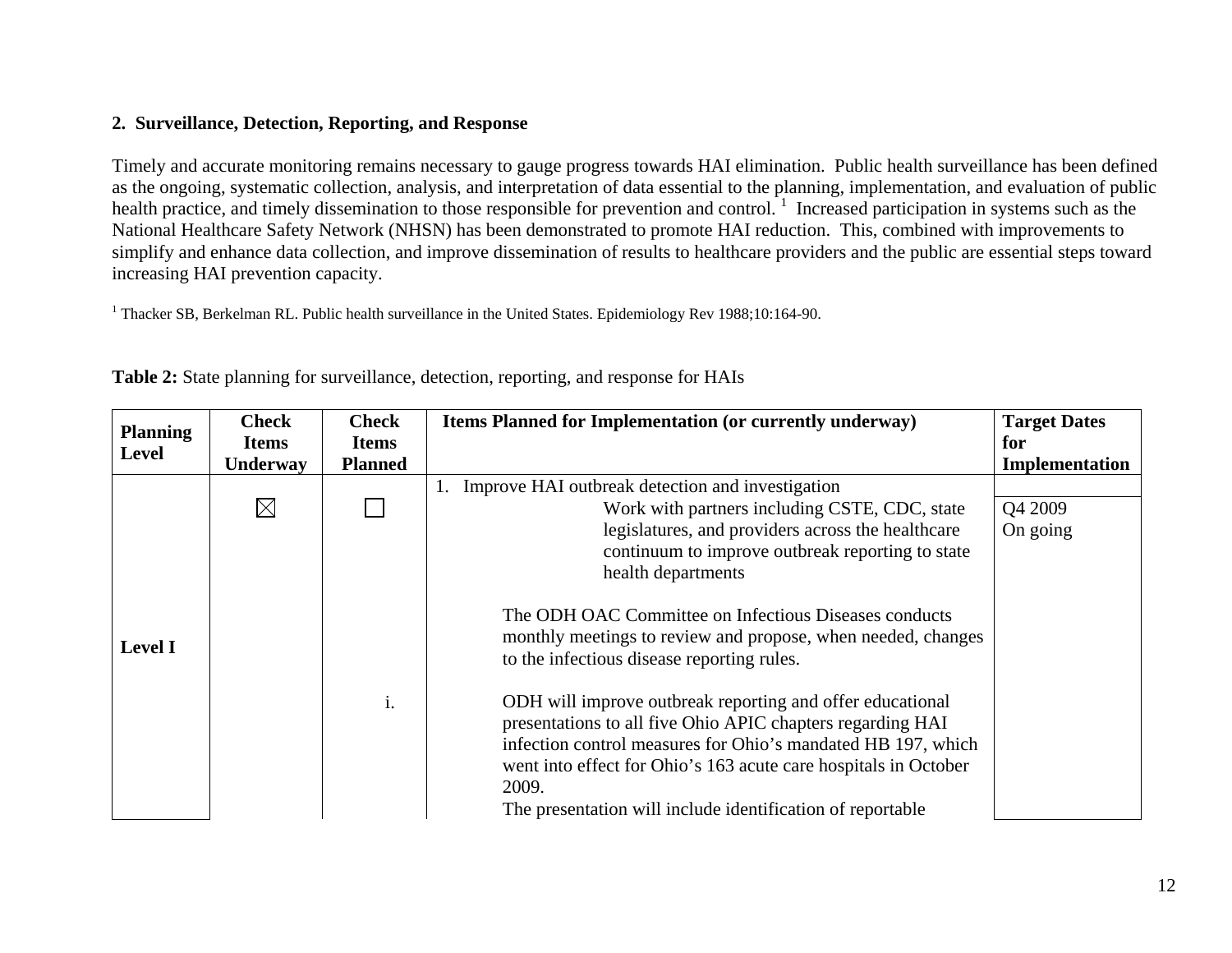| <b>Planning</b> | <b>Check</b> | <b>Check</b>   | Items Planned for Implementation (or currently underway)                                                                                                                                                                                                                                                                                                                                                                                                                                                                                                                                                                                                                                                                                             | <b>Target Dates</b> |
|-----------------|--------------|----------------|------------------------------------------------------------------------------------------------------------------------------------------------------------------------------------------------------------------------------------------------------------------------------------------------------------------------------------------------------------------------------------------------------------------------------------------------------------------------------------------------------------------------------------------------------------------------------------------------------------------------------------------------------------------------------------------------------------------------------------------------------|---------------------|
| <b>Level</b>    | <b>Items</b> | <b>Items</b>   |                                                                                                                                                                                                                                                                                                                                                                                                                                                                                                                                                                                                                                                                                                                                                      | for                 |
|                 | Underway     | <b>Planned</b> |                                                                                                                                                                                                                                                                                                                                                                                                                                                                                                                                                                                                                                                                                                                                                      | Implementation      |
|                 |              |                | conditions in Ohio, application of standard case definitions and<br>outbreak reporting tools. Local public health communicable<br>disease nurses and epidemiologist will be invited to participate<br>in these sessions.                                                                                                                                                                                                                                                                                                                                                                                                                                                                                                                             |                     |
|                 |              |                | ODH conducted the first educational presentation in March<br>2010.<br>Presentations for Ohio's remaining APIC chapters have been<br>scheduled.                                                                                                                                                                                                                                                                                                                                                                                                                                                                                                                                                                                                       |                     |
|                 | $\boxtimes$  |                | Establish protocols and provide training for health<br>department staff to investigate outbreaks, clusters<br>or unusual cases of HAIs.                                                                                                                                                                                                                                                                                                                                                                                                                                                                                                                                                                                                              | Q3 2010             |
|                 |              | ii.            | Protocols for the public health outbreak investigation of HAI<br>clusters or unusual cases are in place. Healthcare-associated<br>outbreaks are investigated by local health department and<br>facility staff with technical support from the Ohio Department<br>of Health. Epidemiologists and nurses from local health<br>departments participate in the outbreak investigations and attend<br>quarterly public health epidemiology meetings. Educational<br>offerings on the topic of HAIs will be presented at least<br>quarterly during the grant cycle at these epidemiology meetings.<br>Ohio has developed an Infectious Disease Control Manual<br>which includes HAI guidance. It is updated annually and is<br>available on ODH's website. |                     |
|                 |              |                | Other educational opportunities to present healthcare-associated<br>infection prevention and control information to public health                                                                                                                                                                                                                                                                                                                                                                                                                                                                                                                                                                                                                    |                     |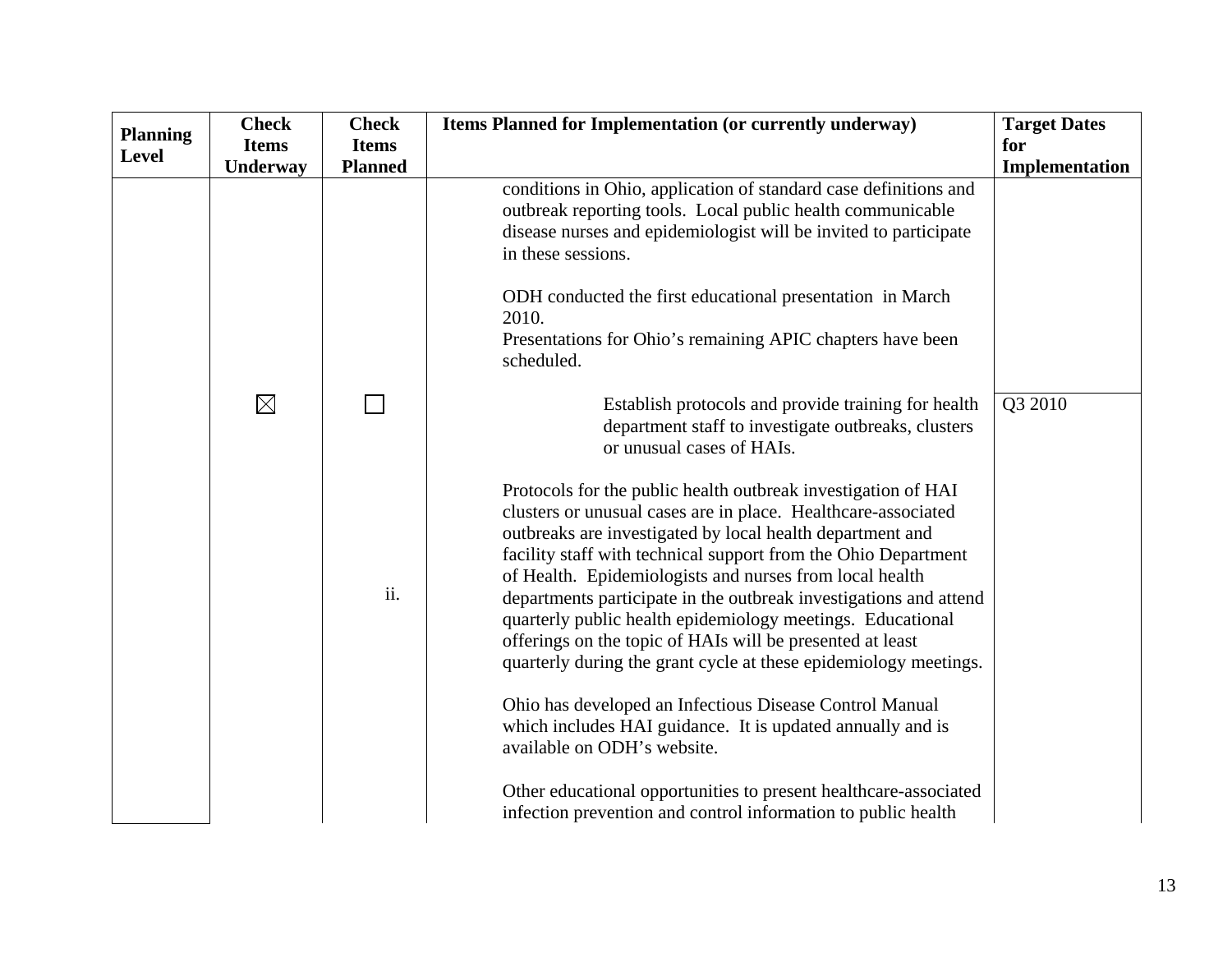| <b>Planning</b> | <b>Check</b> | <b>Check</b>   | Items Planned for Implementation (or currently underway)                                                                                                                                                                                                                                                                                                                                                                                                                                                         | <b>Target Dates</b> |
|-----------------|--------------|----------------|------------------------------------------------------------------------------------------------------------------------------------------------------------------------------------------------------------------------------------------------------------------------------------------------------------------------------------------------------------------------------------------------------------------------------------------------------------------------------------------------------------------|---------------------|
| Level           | <b>Items</b> | <b>Items</b>   |                                                                                                                                                                                                                                                                                                                                                                                                                                                                                                                  | for                 |
|                 | Underway     | <b>Planned</b> |                                                                                                                                                                                                                                                                                                                                                                                                                                                                                                                  | Implementation      |
|                 |              |                | (e.g. Combined Public Health Conference, article in the ODH<br>Infectious Diseases Quarterly) will be pursued as time and<br>resources permit.                                                                                                                                                                                                                                                                                                                                                                   |                     |
|                 | $\boxtimes$  |                | Develop mechanisms to protect<br>facility/provider/patient identity when<br>investigating incidents and potential outbreaks<br>during the initial evaluation phase where possible<br>to promote reporting of outbreaks                                                                                                                                                                                                                                                                                           | On going            |
|                 |              | iii.           | The Ohio Department of Health has Health Insurance<br>Portability and Accountability Act (HIPAA) compliant data<br>systems to ensure protection of patient specific identifiable<br>information. Facility and provider information may be<br>protected during the initial outbreak investigation if the<br>investigation is designated a director's investigation. Six<br>months after completion of a director's investigation facility and<br>provider information will then become part of the public record. |                     |
|                 |              |                | Due to mandatory aggregate reporting per HB 197, ODH fully<br>expects an increase in reporting of outbreaks as all healthcare<br>facilities will be required to report this information, including<br>the two prevention targets selected by the Director's Advisory<br>Committee on Emerging Infections (i.e., C. difficile and<br>MRSA).                                                                                                                                                                       |                     |
|                 |              | $\boxtimes$    | Improve overall use of surveillance data to identify<br>and prevent HAI outbreaks or transmission in HC<br>settings (e.g., hepatitis B, hepatitis C, multi-drug<br>resistant organisms (MDRO), and other reportable                                                                                                                                                                                                                                                                                              | Q1 2010             |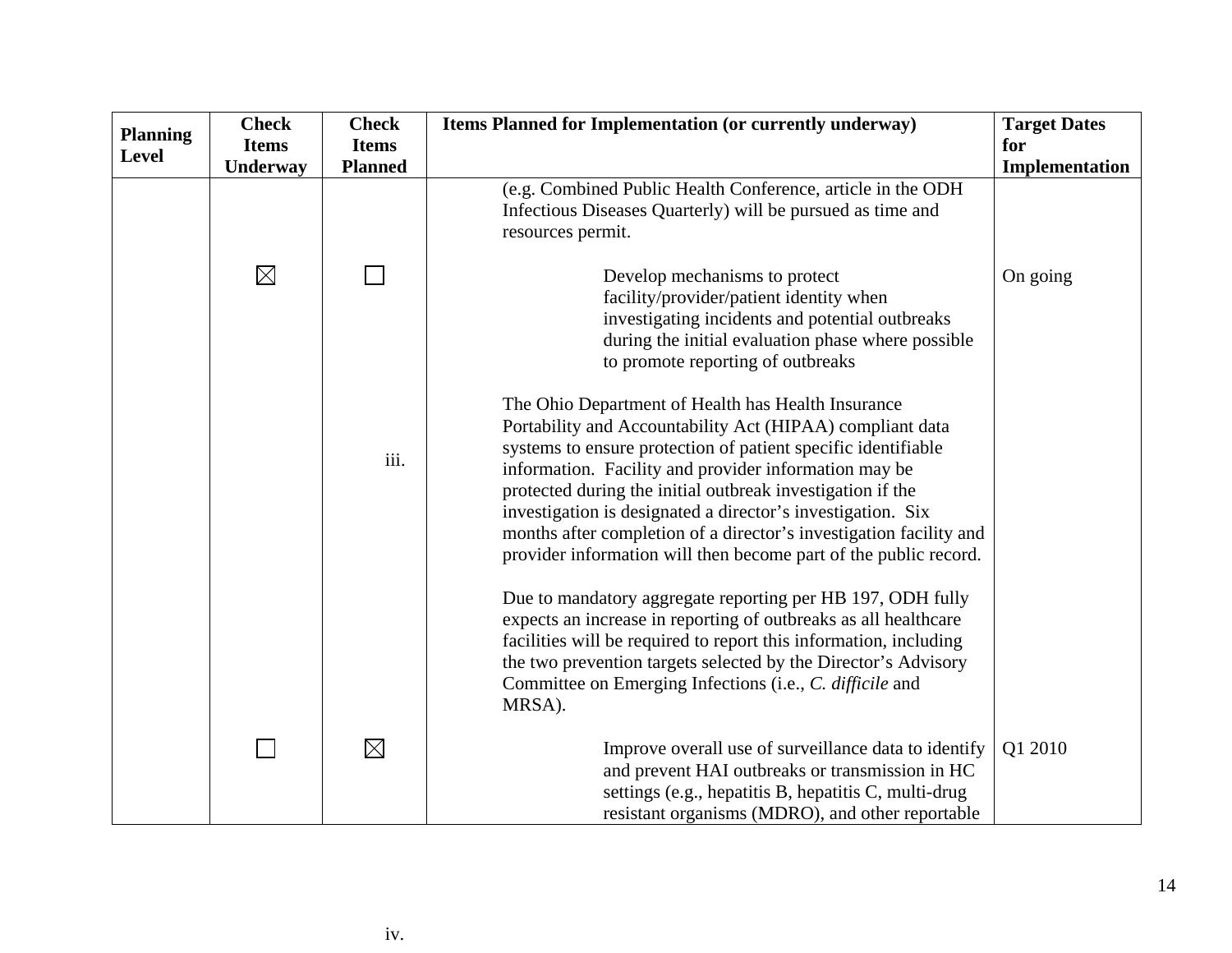| <b>Planning</b> | <b>Check</b> | <b>Check</b>   | Items Planned for Implementation (or currently underway)                                                                                        | <b>Target Dates</b> |
|-----------------|--------------|----------------|-------------------------------------------------------------------------------------------------------------------------------------------------|---------------------|
| <b>Level</b>    | <b>Items</b> | <b>Items</b>   |                                                                                                                                                 | for                 |
|                 | Underway     | <b>Planned</b> |                                                                                                                                                 | Implementation      |
|                 |              |                | HAIs)                                                                                                                                           |                     |
|                 |              |                |                                                                                                                                                 |                     |
|                 |              |                | ODH will explore having a public health intern or public health                                                                                 |                     |
|                 |              |                | prevention specialist conduct a review of surveillance data,                                                                                    |                     |
|                 |              |                | specifically hepatitis B and C to assess for HAI outbreaks or                                                                                   |                     |
|                 |              |                | transmission in healthcare settings.                                                                                                            |                     |
|                 |              |                | Guidelines will be reviewed to see if further recommendations                                                                                   |                     |
|                 |              |                | need to be made to healthcare facilities to aid in preventing                                                                                   |                     |
|                 |              |                | future disease transmission.                                                                                                                    |                     |
|                 |              |                |                                                                                                                                                 |                     |
|                 |              |                | Apply for public health prevention specialist to assist in<br>implementing the Ohio HAI prevention plan.                                        |                     |
|                 |              |                |                                                                                                                                                 |                     |
|                 |              |                | Partner with one of Ohio's Schools of Public Health and recruit                                                                                 |                     |
|                 |              |                | a student intern to collect HAI data and perform data cleaning                                                                                  |                     |
|                 |              |                | and analysis on HAI data.                                                                                                                       |                     |
|                 | $\boxtimes$  |                | Other activities or descriptions (not required):                                                                                                | Q 4 2010            |
|                 |              |                | Ohio Department of Health, in partnership with the Ohio State                                                                                   |                     |
|                 |              |                | University Medical Center's Division of Infectious Disease and its                                                                              |                     |
|                 |              |                | CDC-funded Prevention Epicenter and the Centers for Disease Control                                                                             |                     |
|                 |              |                | and Prevention, is engaged in an opportunity to map out a process in<br>acute care and community hospitals for the detection, confirmation, and |                     |
|                 |              |                | reporting of healthcare-associated norovirus outbreaks. Local public                                                                            |                     |
|                 |              |                | health will play a pivotal role in this project as healthcare-associated                                                                        |                     |
|                 |              |                | outbreaks are investigated by local health, with technical support from                                                                         |                     |
|                 |              |                | the Ohio Department of Health. Educational materials will be developed                                                                          |                     |
|                 |              |                | and presented to local health department communicable disease nurses                                                                            |                     |
|                 |              |                | and epidemiologists, as well as hospital infection preventionists.                                                                              |                     |
|                 |              |                |                                                                                                                                                 |                     |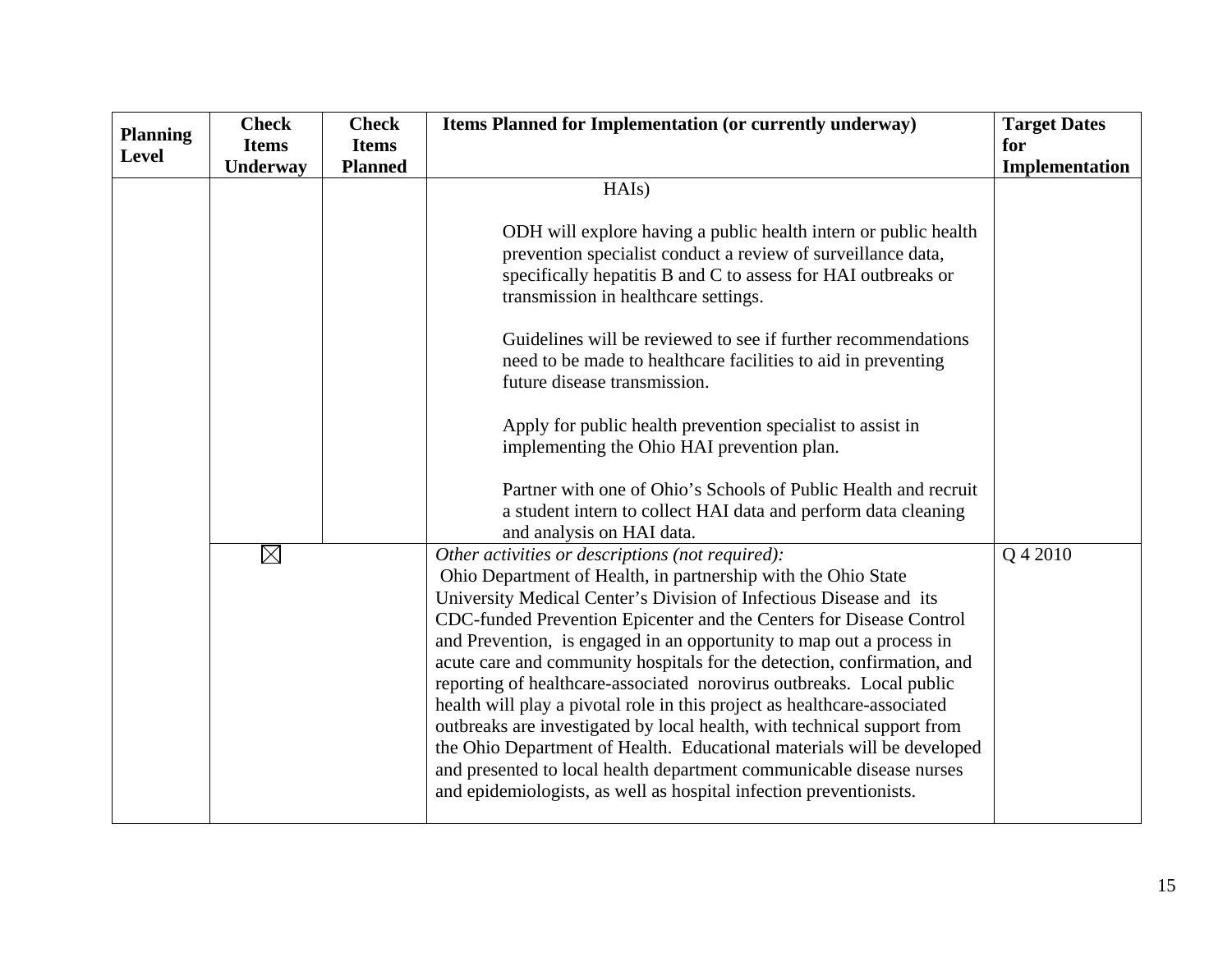| <b>Planning</b> | <b>Check</b>             | <b>Check</b>                   | Items Planned for Implementation (or currently underway)                                                                                                                                                                                                                                                                                      | <b>Target Dates</b>   |
|-----------------|--------------------------|--------------------------------|-----------------------------------------------------------------------------------------------------------------------------------------------------------------------------------------------------------------------------------------------------------------------------------------------------------------------------------------------|-----------------------|
| <b>Level</b>    | <b>Items</b><br>Underway | <b>Items</b><br><b>Planned</b> |                                                                                                                                                                                                                                                                                                                                               | for<br>Implementation |
|                 |                          |                                |                                                                                                                                                                                                                                                                                                                                               |                       |
|                 | $\boxtimes$              |                                | Enhance laboratory capacity for state and local detection and<br>2.<br>response to new and emerging HAI issues.                                                                                                                                                                                                                               | On going              |
|                 |                          |                                | Pulsed-Field Gel Electrophoresis (PFGE) on MRSA isolates<br>from confirmed or suspect clusters is performed by the Ohio<br>Department of Health Laboratory (ODHL).                                                                                                                                                                            |                       |
|                 |                          |                                | ODHL has a draft protocol for performing PFGE on C. difficile,<br>but lacks funding for further development. Additional supplies,<br>such as media and reagents would be needed to complete<br>development and implementation.                                                                                                                |                       |
|                 |                          |                                | If additional funds were available, ODHL would like to expand<br>testing to include Arbitrarily Primed – PCR (AP-PCR) which<br>can be used for <i>C. difficile</i> outbreak identification.                                                                                                                                                   |                       |
|                 |                          |                                | ODHL would need to develop expertise in the confirmatory<br>protocols for Vancomycin-Resistant Staphylococcus aureus and<br>Vancomycin Intermediate-Resistant Staphylococcus aureus<br>(VRSA/VISA). Due to the low level of occurrence of<br>VRSA/VISA organisms within the State, ODHL does not<br>routinely perform PFGE of these isolates. |                       |
|                 |                          |                                | Other activities or descriptions (not required):<br>ODHL currently has the capability to perform Minimal<br>Inhibitory Concentration (MIC) susceptibility testing however;<br>due to funding levels and other priorities, ODHL does not                                                                                                       |                       |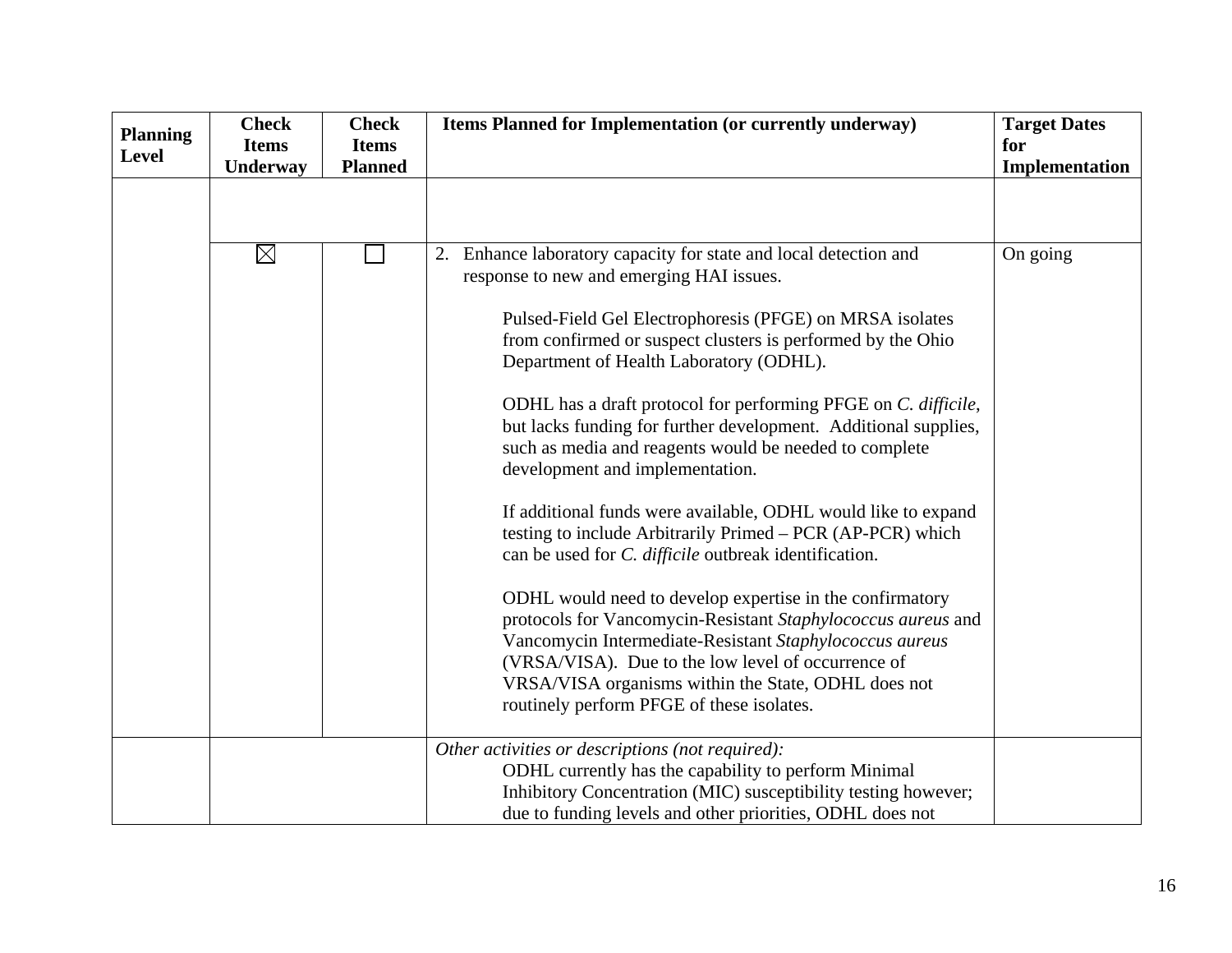| <b>Planning</b> | <b>Check</b> | <b>Check</b>   | Items Planned for Implementation (or currently underway)                                                                         | <b>Target Dates</b> |
|-----------------|--------------|----------------|----------------------------------------------------------------------------------------------------------------------------------|---------------------|
| <b>Level</b>    | <b>Items</b> | <b>Items</b>   |                                                                                                                                  | for                 |
|                 | Underway     | <b>Planned</b> |                                                                                                                                  | Implementation      |
|                 |              |                | perform susceptibility testing.                                                                                                  |                     |
|                 |              |                |                                                                                                                                  |                     |
|                 |              |                |                                                                                                                                  |                     |
|                 |              |                |                                                                                                                                  |                     |
|                 |              |                | 3. Improve communication of HAI outbreaks and infection control                                                                  |                     |
|                 |              |                | breaches                                                                                                                         |                     |
|                 | $\boxtimes$  |                | i. Develop standard reporting criteria including,                                                                                | On going            |
|                 |              |                | number, size and type of HAI outbreak for health                                                                                 |                     |
|                 |              |                | departments and CDC                                                                                                              |                     |
|                 |              |                |                                                                                                                                  |                     |
|                 |              |                | ODH has developed standard reporting criteria and shared these<br>with local health partners and healthcare providers. Reporting |                     |
|                 |              |                | guidance for all reportable infectious diseases, including                                                                       |                     |
|                 |              |                | outbreaks, is kept current in the Infectious Disease Control                                                                     |                     |
|                 |              |                | Manual, which is available on the ODH website.                                                                                   |                     |
| <b>Level II</b> | $\boxtimes$  |                | Establish mechanisms or protocols for exchanging                                                                                 | Q1 2010             |
|                 |              |                | information about outbreaks or breaches among                                                                                    |                     |
|                 |              |                | state and local governmental partners (e.g., State                                                                               |                     |
|                 |              |                | Survey agencies, Communicable Disease Control,                                                                                   |                     |
|                 |              |                | state licensing boards)                                                                                                          |                     |
|                 |              |                | ODH has an internal protocol for communicating information                                                                       |                     |
|                 |              |                | regarding outbreaks or infection control breaches detected in the                                                                |                     |
|                 |              |                | course of routine public health business with Division of                                                                        |                     |
|                 |              | ii.            | Quality partners.                                                                                                                |                     |
|                 |              |                | Currently, ODH has procedures for how outbreaks are                                                                              |                     |
|                 |              |                | communicated with our partners, through the electronic Ohio                                                                      |                     |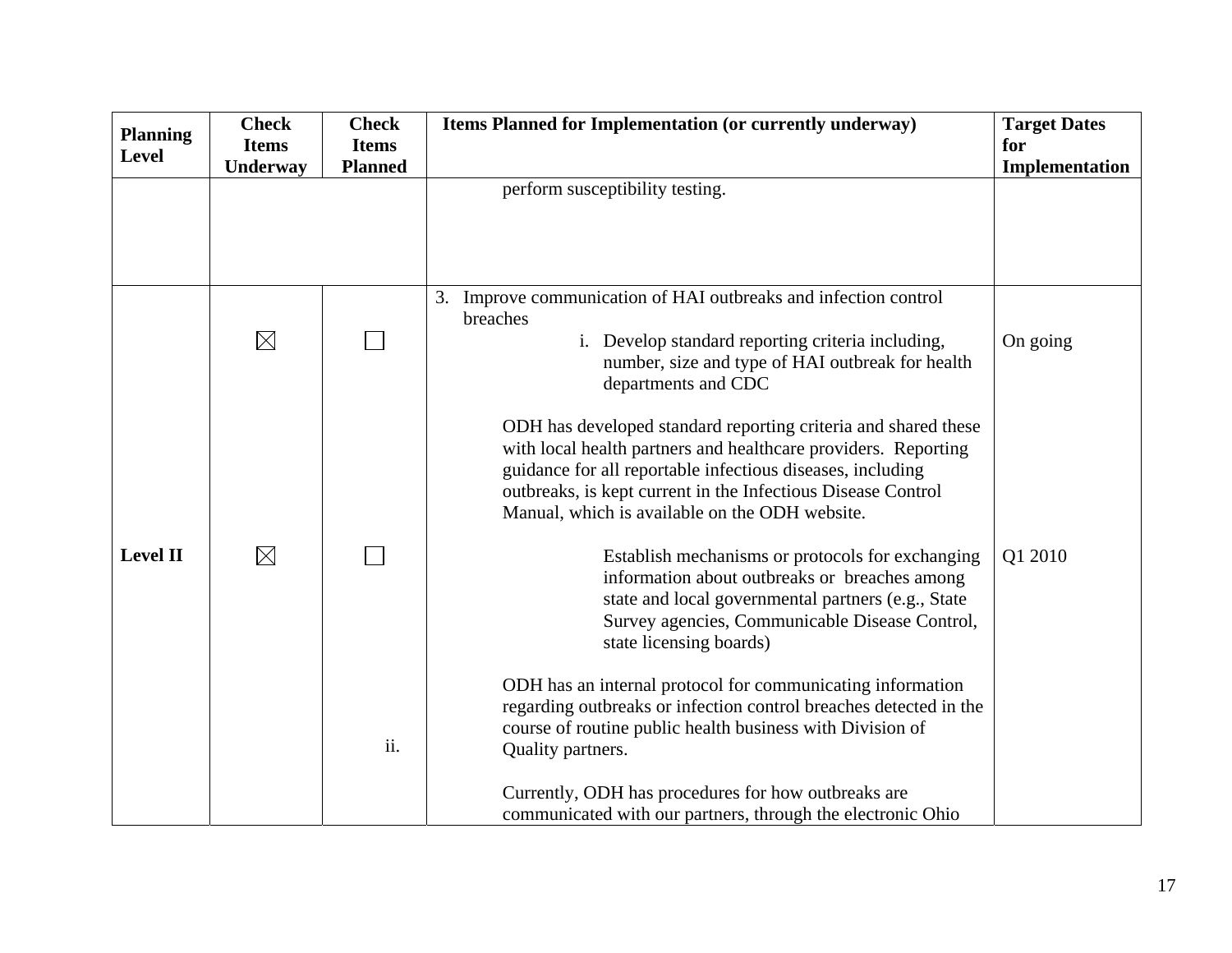| <b>Planning</b> | <b>Check</b> | <b>Check</b>   | Items Planned for Implementation (or currently underway)                                                                                                                                                                                                                                                                                                                                                                                                                                                                                                                                                                                                                                                                                                                                                                                                                                                                                                                                                                                                                                                                                                                                                                                                                                                                                                        | <b>Target Dates</b> |
|-----------------|--------------|----------------|-----------------------------------------------------------------------------------------------------------------------------------------------------------------------------------------------------------------------------------------------------------------------------------------------------------------------------------------------------------------------------------------------------------------------------------------------------------------------------------------------------------------------------------------------------------------------------------------------------------------------------------------------------------------------------------------------------------------------------------------------------------------------------------------------------------------------------------------------------------------------------------------------------------------------------------------------------------------------------------------------------------------------------------------------------------------------------------------------------------------------------------------------------------------------------------------------------------------------------------------------------------------------------------------------------------------------------------------------------------------|---------------------|
| <b>Level</b>    | <b>Items</b> | <b>Items</b>   |                                                                                                                                                                                                                                                                                                                                                                                                                                                                                                                                                                                                                                                                                                                                                                                                                                                                                                                                                                                                                                                                                                                                                                                                                                                                                                                                                                 | for                 |
|                 | Underway     | <b>Planned</b> |                                                                                                                                                                                                                                                                                                                                                                                                                                                                                                                                                                                                                                                                                                                                                                                                                                                                                                                                                                                                                                                                                                                                                                                                                                                                                                                                                                 | Implementation      |
|                 |              |                | Disease Reporting System (ODRS). Infection control breaches<br>in and of themselves are not reportable events in Ohio, but are<br>identified and addressed through outbreak investigation.<br>Ohio has made providing access to NHSN data to ODH as a<br>group member a requirement for hospitals receiving funding<br>through the HAI grant.<br>The Director's Advisory Committee on Emerging Infections<br>met to discuss initiatives associated with the American<br>Recovery and Reinvestment Act pertaining to Healthcare-<br>Associated Infections and will continue to meet quarterly or as<br>needed. This committee will provide input as ODH refines our<br>policies and procedures for communicating information about<br>the chosen HAI priority targets and educating our LHD partners<br>and healthcare facilities about the reporting requirements for<br>infectious diseases, especially healthcare-associated outbreaks.<br>During the education sessions and interactions with the local<br>APIC chapters and local public health partners, ODH will<br>include reporting rules regarding HAI conditions. The first<br>educational presentation was given to an Ohio APIC chapter in<br>March 2010. Additional presentations for the remaining four<br>APIC chapters have been scheduled.<br>Other activities or descriptions (not required): |                     |
|                 |              |                |                                                                                                                                                                                                                                                                                                                                                                                                                                                                                                                                                                                                                                                                                                                                                                                                                                                                                                                                                                                                                                                                                                                                                                                                                                                                                                                                                                 |                     |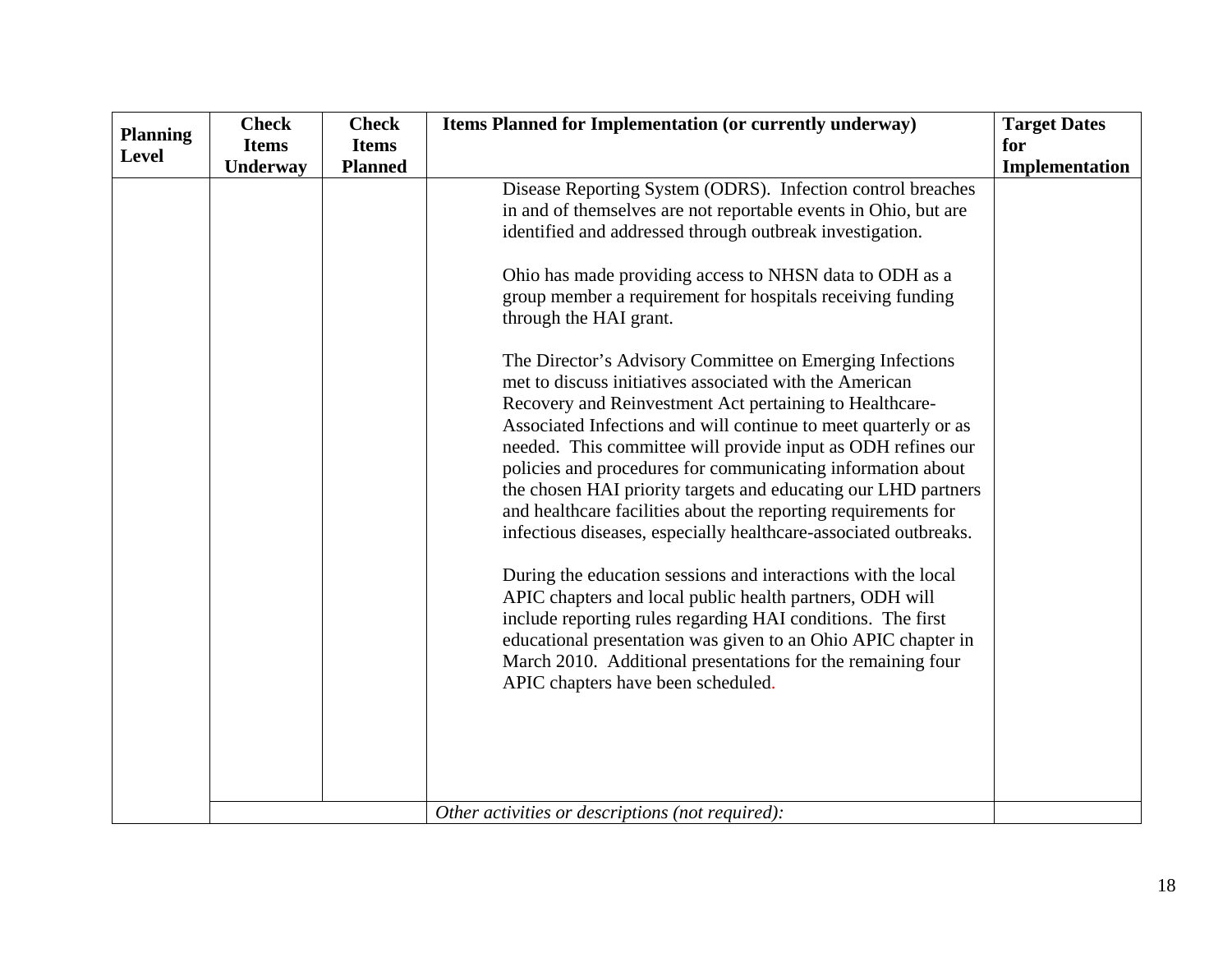| <b>Planning</b> | <b>Check</b> | <b>Check</b>   | Items Planned for Implementation (or currently underway)                                                                                                                                                                                         | <b>Target Dates</b> |
|-----------------|--------------|----------------|--------------------------------------------------------------------------------------------------------------------------------------------------------------------------------------------------------------------------------------------------|---------------------|
| <b>Level</b>    | <b>Items</b> | <b>Items</b>   |                                                                                                                                                                                                                                                  | for                 |
|                 | Underway     | <b>Planned</b> |                                                                                                                                                                                                                                                  | Implementation      |
|                 |              |                |                                                                                                                                                                                                                                                  |                     |
|                 |              |                | 4. Identify at least 2 priority prevention targets for surveillance in<br>support of the HHS HAI Action Plan                                                                                                                                     |                     |
|                 |              |                | Reporting that is consistent with the mandate of Ohio HB 197 is<br>currently underway. The Director's Advisory Committee on<br>Emerging Infections chose two of the following six priority<br>prevention targets consistent with HHS priorities. |                     |
|                 |              |                | Central Line-associated Bloodstream Infections<br>(CLABSI)                                                                                                                                                                                       |                     |
|                 | $\boxtimes$  |                | Clostridium difficile Infections (CDI)                                                                                                                                                                                                           | Q1 2010             |
|                 |              |                | Healthcare-associated Clostridium difficile infection with<br>laboratory confirmation will be reported.                                                                                                                                          |                     |
|                 |              | i.             | Hospitals in Ohio will strive to reduce the healthcare facility-<br>onset Clostridium difficile Lab ID event Standardized Incidence<br>Ratio (SIR) by at least 30% from baseline or to zero.                                                     |                     |
|                 |              | ii.            | Quarterly mandated reporting began October 1, 2009 using<br>NHSN criteria for case detection. Data is displayed on the<br>ODH public website beginning January 2010.                                                                             |                     |
|                 |              | $\boxtimes$    | Catheter-associated Urinary Tract Infections<br>(CAUTI)                                                                                                                                                                                          | Undetermined        |
|                 |              |                | Ohio hopes to form a prevention collaborative of hospitals                                                                                                                                                                                       |                     |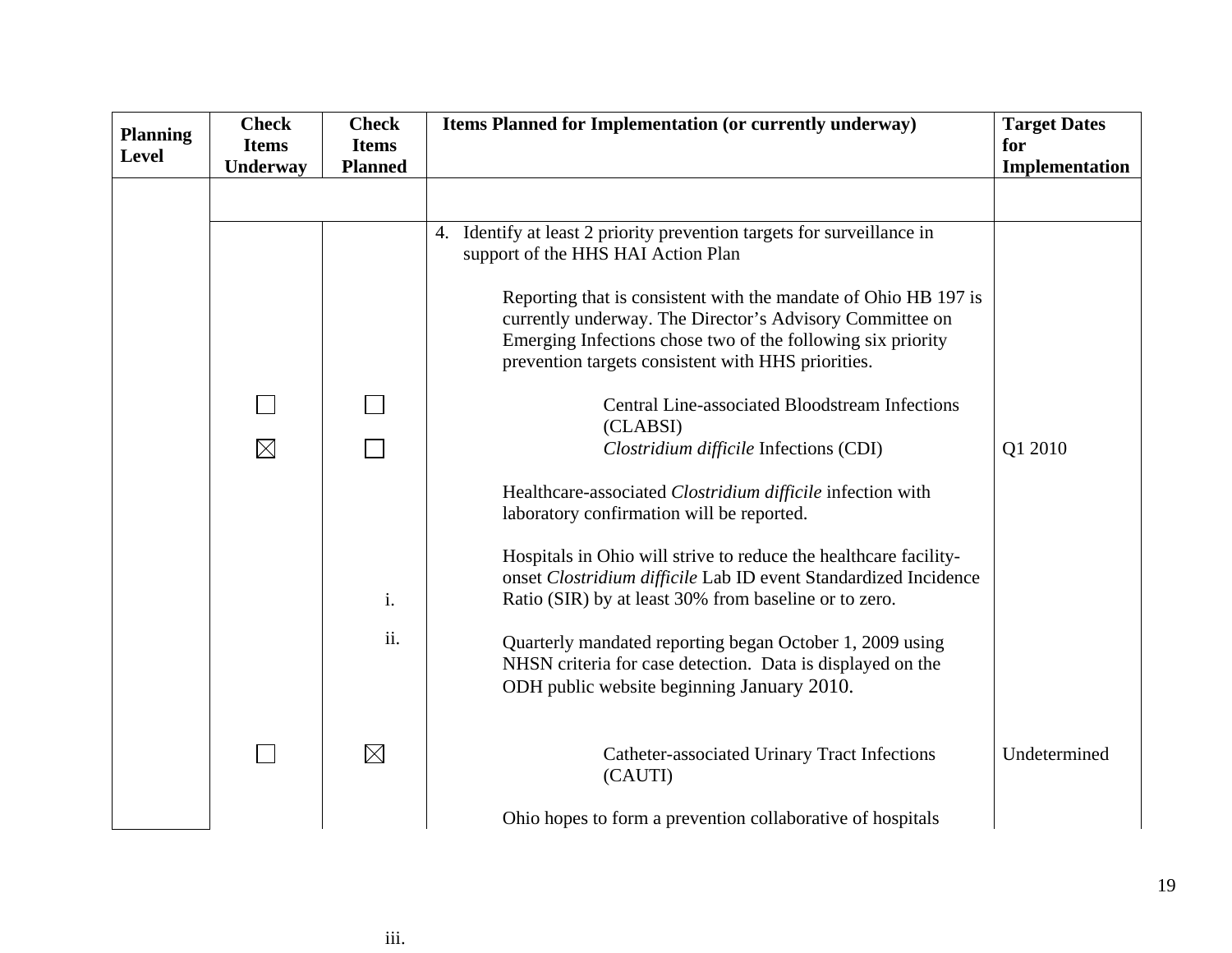| <b>Planning</b> | <b>Check</b> | <b>Check</b>       | Items Planned for Implementation (or currently underway)                                                  | <b>Target Dates</b> |
|-----------------|--------------|--------------------|-----------------------------------------------------------------------------------------------------------|---------------------|
| Level           | <b>Items</b> | <b>Items</b>       |                                                                                                           | for                 |
|                 | Underway     | <b>Planned</b>     |                                                                                                           | Implementation      |
|                 |              |                    | regarding CAUTI when time, staffing and resource permit.                                                  |                     |
|                 |              |                    |                                                                                                           |                     |
|                 | $\boxtimes$  |                    | Methicillin-resistant Staphylococcus aureus                                                               | Q1 2010             |
|                 |              |                    | Methicillin-resistant Staphylococcus aureus bacteremia with                                               |                     |
|                 |              |                    | laboratory confirmation will be reported. There are no baseline<br>reporting rates for MRSA in Ohio.      |                     |
|                 |              |                    | Hospitals in Ohio will strive to reduce the healthcare MRSA                                               |                     |
|                 |              |                    | bacteremia Lab ID event Standardized Incidence Rate (SIR) by<br>at least 25% from baseline or to zero.    |                     |
|                 |              | iv.                |                                                                                                           |                     |
|                 |              |                    | Surgical Site Infections (SSI)                                                                            |                     |
|                 |              |                    | Ventilator-associated Pneumonia (VAP)                                                                     |                     |
|                 |              |                    | Other activities or descriptions (not required):                                                          |                     |
|                 |              |                    | 5. Adopt national standards for data and technology to track HAIs (e.g.,<br>NHSN).                        |                     |
|                 | $\boxtimes$  |                    | Develop metrics to measure progress towards                                                               | Q2 2010             |
|                 |              |                    | national goals (align with targeted state goals).<br>(See Appendix 1).                                    |                     |
|                 |              | $V_{\cdot}$<br>vi. | Participation in NHSN will be a requirement for<br>hospitals receiving funds for ELR.                     |                     |
|                 | $\boxtimes$  |                    | Establish baseline measurements for prevention<br>targets.                                                | On going            |
|                 |              | i.                 | Baseline measurements will be established via the<br>collection of data required for HB 197 which started |                     |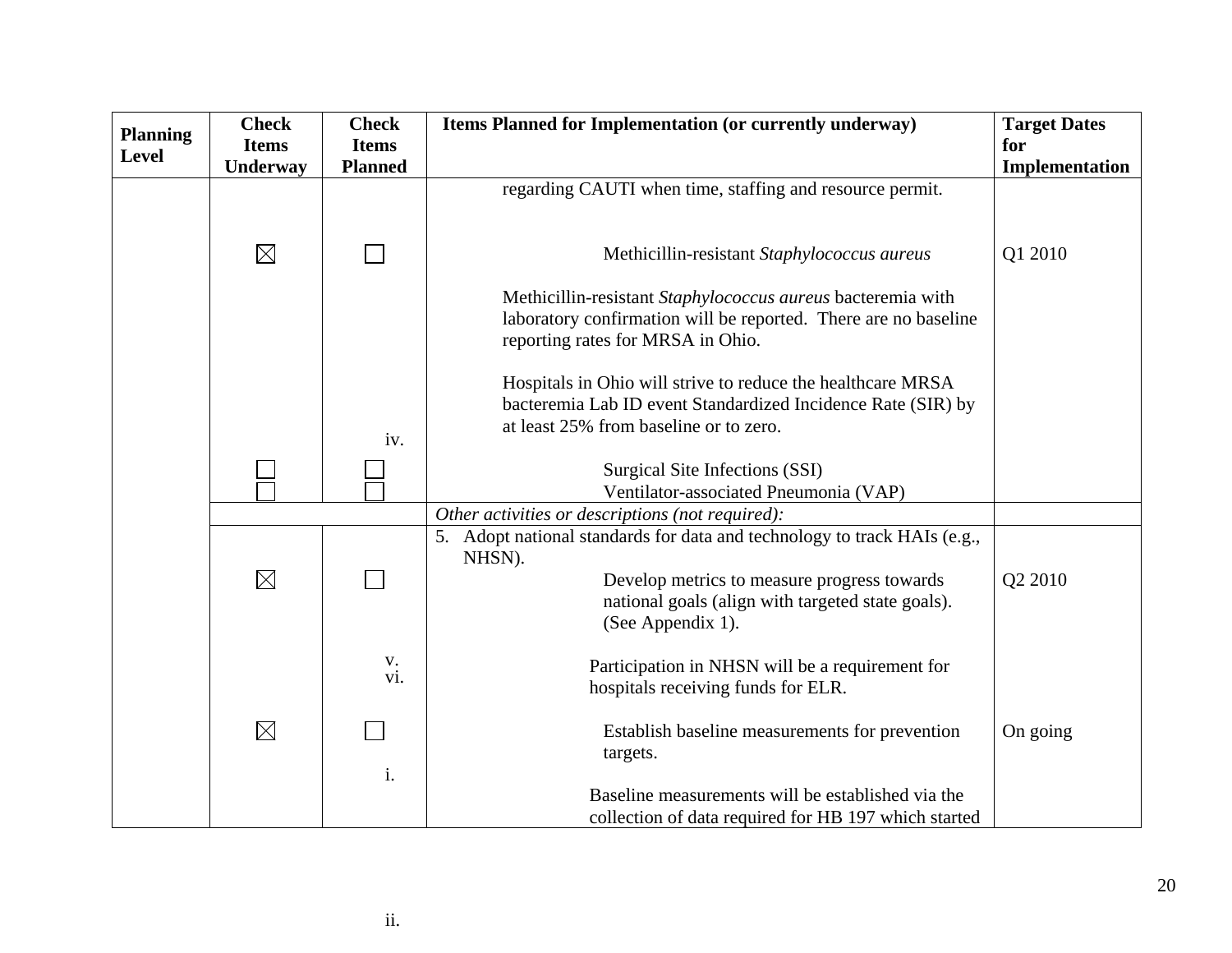| <b>Planning</b> | <b>Check</b><br><b>Items</b> | <b>Check</b><br><b>Items</b> | Items Planned for Implementation (or currently underway)                                                                                                                                                                                                                                        | <b>Target Dates</b><br>for |
|-----------------|------------------------------|------------------------------|-------------------------------------------------------------------------------------------------------------------------------------------------------------------------------------------------------------------------------------------------------------------------------------------------|----------------------------|
| <b>Level</b>    | Underway                     | <b>Planned</b>               |                                                                                                                                                                                                                                                                                                 | Implementation             |
|                 |                              |                              | October 1, 2009.                                                                                                                                                                                                                                                                                |                            |
|                 |                              |                              | Other activities or descriptions (not required):                                                                                                                                                                                                                                                |                            |
|                 |                              |                              | 6. Develop state surveillance training competencies                                                                                                                                                                                                                                             |                            |
|                 | $\boxtimes$                  |                              | Conduct local training for appropriate use of<br>surveillance systems (e.g., NHSN) including<br>facility and group enrollment, data collection,<br>management, and analysis.                                                                                                                    | Q4 2010                    |
|                 |                              | i.                           | Power point presentation on the benefits of healthcare facility<br>participation in NHSN with an introduction to CDC's NHSN<br>training modules, including facility and group enrollment, data<br>collection, management and analysis have been offered to all<br>five of Ohio's APIC chapters. |                            |
|                 |                              |                              | Identify one champion in each APIC region to present benefits<br>to hospitals for Electronic Laboratory Reporting (ELR).                                                                                                                                                                        |                            |
|                 |                              |                              | The first educational presentation conducted March 2010.                                                                                                                                                                                                                                        |                            |
|                 |                              |                              | Presentations have been scheduled for Ohio's remaining APIC<br>chapters.                                                                                                                                                                                                                        |                            |
|                 |                              |                              | Other activities or descriptions (not required):                                                                                                                                                                                                                                                |                            |
|                 |                              | $\boxtimes$                  | Develop tailored reports of data analyses for state or region prepared<br>by state personnel                                                                                                                                                                                                    | Q1 2011                    |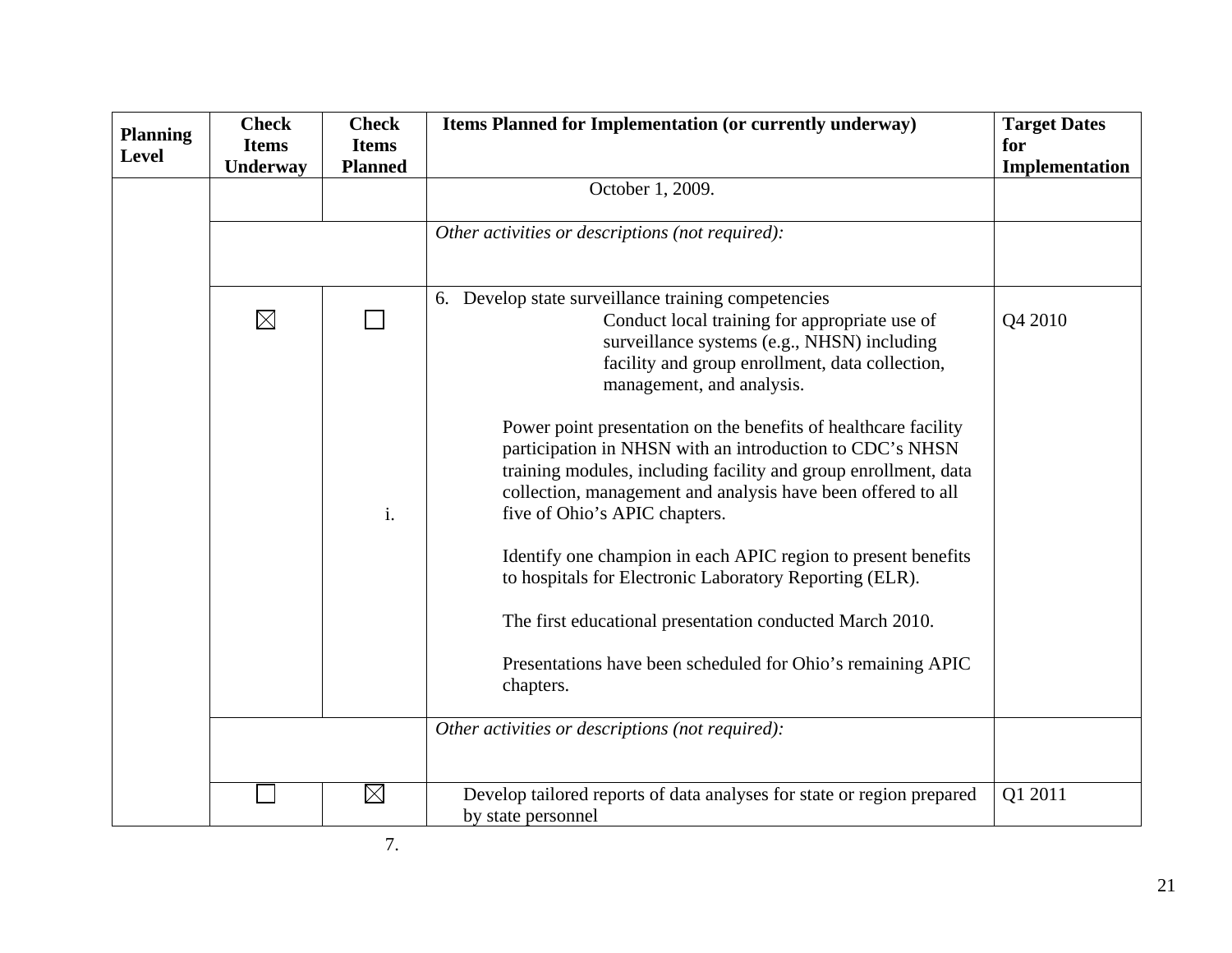| <b>Planning</b>  | <b>Check</b> | <b>Check</b>      | Items Planned for Implementation (or currently underway)                                                                                                                                                                                                                                                                                                                                                               | <b>Target Dates</b>    |
|------------------|--------------|-------------------|------------------------------------------------------------------------------------------------------------------------------------------------------------------------------------------------------------------------------------------------------------------------------------------------------------------------------------------------------------------------------------------------------------------------|------------------------|
| <b>Level</b>     | <b>Items</b> | <b>Items</b>      |                                                                                                                                                                                                                                                                                                                                                                                                                        | for                    |
|                  | Underway     | <b>Planned</b>    |                                                                                                                                                                                                                                                                                                                                                                                                                        | Implementation         |
|                  |              |                   | HAI data will be reviewed, analyzed and summarized in a<br>monograph and will be provided to our local health department<br>partners, infection preventionists, hospital administrators and<br>other partners in the state.                                                                                                                                                                                            | Q2 2011                |
|                  |              |                   | Repeat annually and include trends.                                                                                                                                                                                                                                                                                                                                                                                    | Annually<br>thereafter |
|                  |              |                   | Other activities or descriptions (not required):                                                                                                                                                                                                                                                                                                                                                                       |                        |
| <b>Level III</b> |              | $\boxtimes$<br>8. | Validate data entered into HAI surveillance (e.g., through healthcare<br>records review, parallel database comparison) to measure accuracy<br>and reliability of HAI data collection<br>Ohio Department of Health realizes the importance of validating<br>healthcare infection data. Ohio HB 197, which was passed by<br>legislature, mandates validation of healthcare data collected<br>from acute care facilities. | Q3 2010                |
|                  |              | $\boxtimes$       | Develop a validation plan<br>Bureau of Infectious Disease Epidemiology and Surveillance<br>(BIDES) staff with support from CDC DHQP and the Ohio<br>Hospital Association will develop a validation plan based on a<br>stratified random sample of Ohio NHSN participants. It will                                                                                                                                      | Q3 2010                |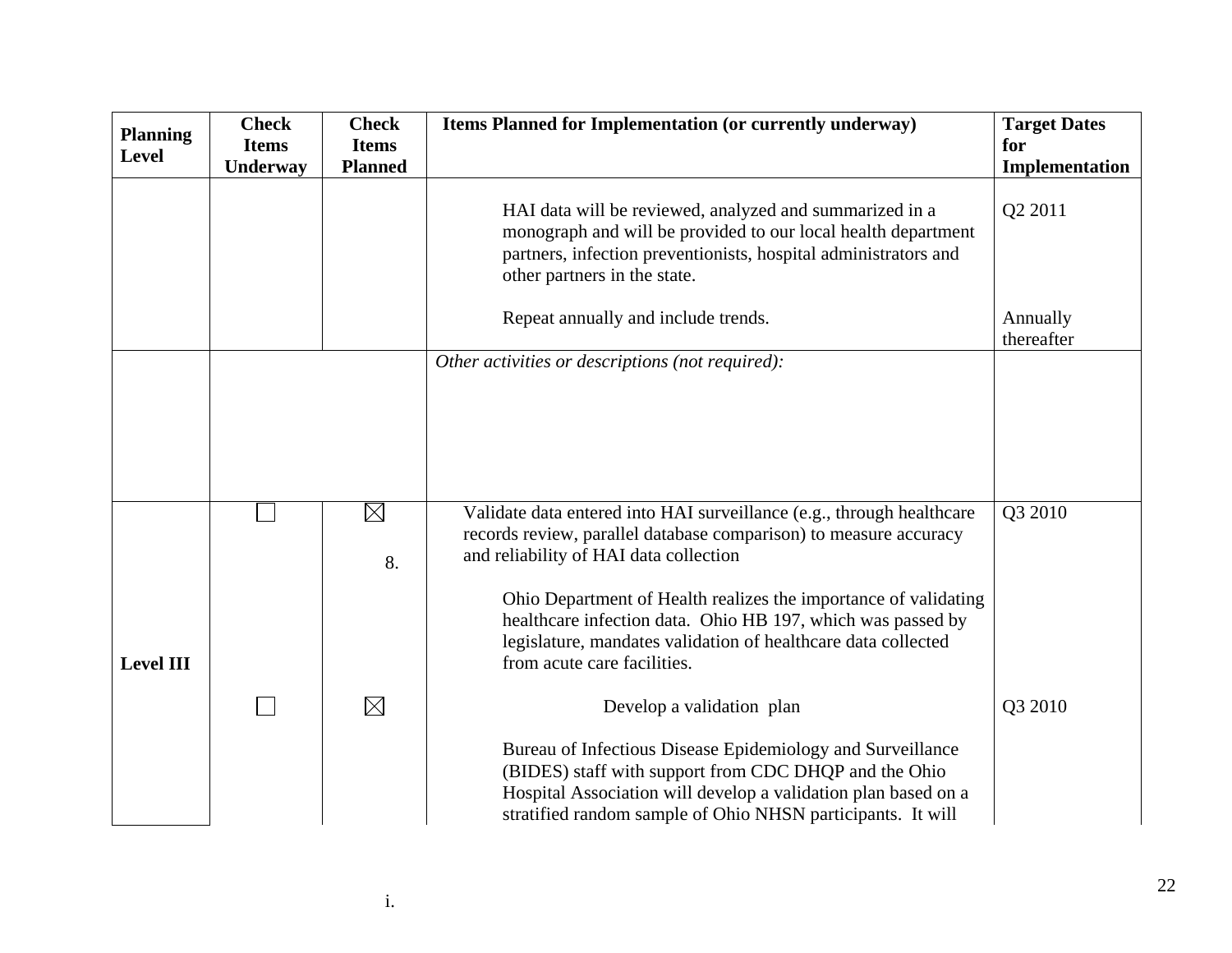| <b>Planning</b> | <b>Check</b> | <b>Check</b>                  | Items Planned for Implementation (or currently underway)                                                                                                                                                                                                                                                                                                                                                                                                                                                                                                                             | <b>Target Dates</b> |
|-----------------|--------------|-------------------------------|--------------------------------------------------------------------------------------------------------------------------------------------------------------------------------------------------------------------------------------------------------------------------------------------------------------------------------------------------------------------------------------------------------------------------------------------------------------------------------------------------------------------------------------------------------------------------------------|---------------------|
| Level           | <b>Items</b> | <b>Items</b>                  |                                                                                                                                                                                                                                                                                                                                                                                                                                                                                                                                                                                      | for                 |
|                 | Underway     | <b>Planned</b>                |                                                                                                                                                                                                                                                                                                                                                                                                                                                                                                                                                                                      | Implementation      |
|                 |              |                               | include exploring opportunities for utilizing unfunded sources to<br>assist in the data collection.                                                                                                                                                                                                                                                                                                                                                                                                                                                                                  |                     |
|                 |              | $\boxtimes$                   | Pilot test validation methods in a sample of<br>healthcare facilities                                                                                                                                                                                                                                                                                                                                                                                                                                                                                                                | Q4 2010             |
|                 |              | ii.                           | BIDES will select 5 hospitals with at least 6 months experience<br>collecting NHSN data. Ten consecutive charts with MRSA<br>bacteremia and 10 charts with new onset C. difficile will be<br>reviewed by 2 independent reviewers one of whom will be<br>certified in infection control. Sensitivity, specificity, positive<br>and negative predictive values will be calculated. See:<br>http://www.cdc.gov/HAI/recoveryact/PDF/Oct09/10-<br>1245(2)CRebmann_Validation_studiesELC.pdf . Charts with<br>discrepancies will be reviewed to determine the reason for<br>discrepancies. |                     |
|                 |              | $\boxtimes$                   | Modify validation plan and methods in accordance<br>with findings from pilot project                                                                                                                                                                                                                                                                                                                                                                                                                                                                                                 | Q1 2011             |
|                 |              | $\boxtimes$                   | Implement validation plan and methods in all<br>healthcare facilities participating in HAI<br>surveillance                                                                                                                                                                                                                                                                                                                                                                                                                                                                           | Q2 2011             |
|                 |              | $\boxtimes \boxtimes$<br>iii. | Analyze and report validation findings<br>Use validation findings to provide operational<br>guidance for healthcare facilities that targets any<br>data shortcomings detected                                                                                                                                                                                                                                                                                                                                                                                                        | Q4 2011<br>Q4 2011  |
|                 |              |                               | Other activities or descriptions (not required):                                                                                                                                                                                                                                                                                                                                                                                                                                                                                                                                     |                     |
|                 |              | iv.                           |                                                                                                                                                                                                                                                                                                                                                                                                                                                                                                                                                                                      |                     |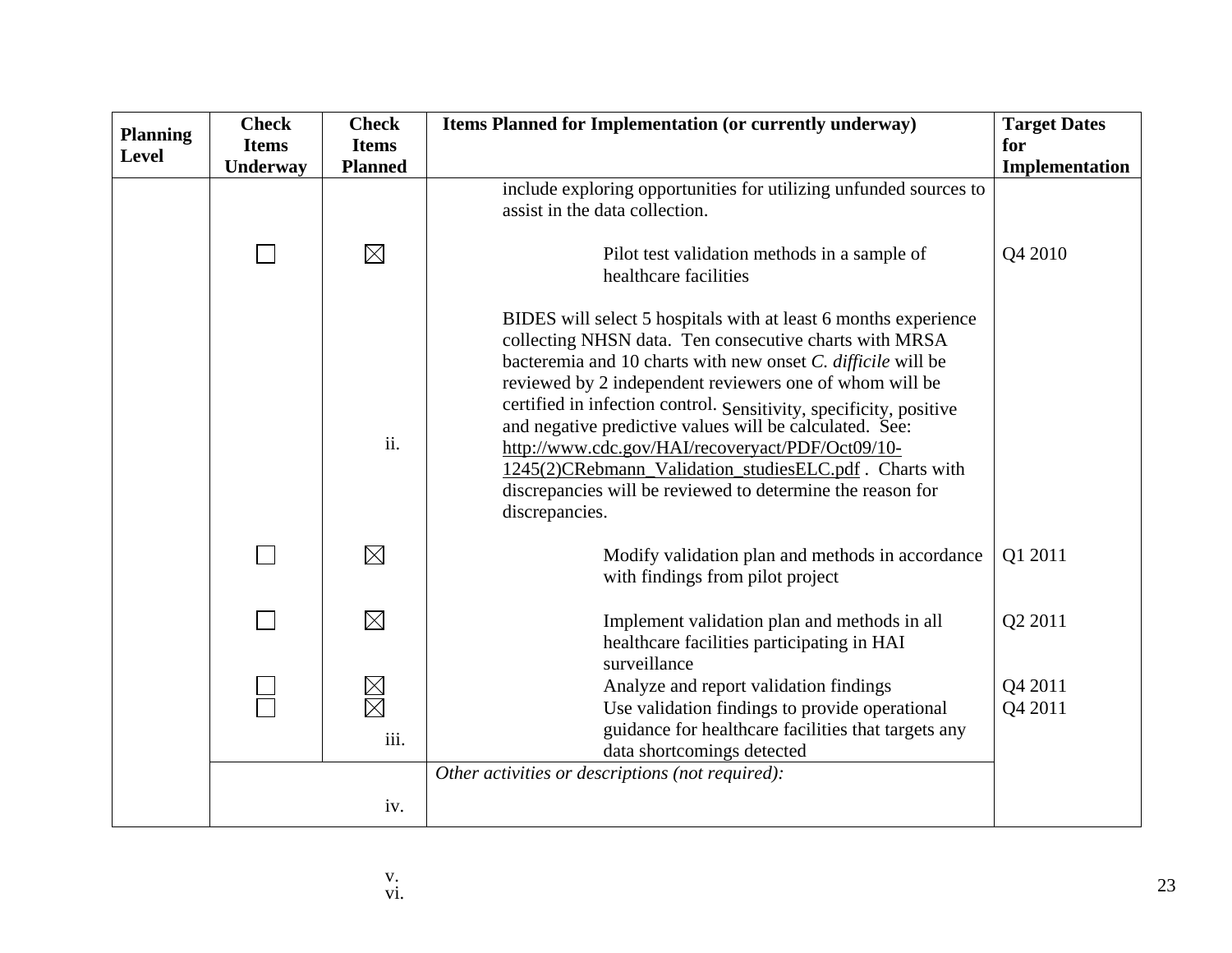| <b>Planning</b><br><b>Level</b> | <b>Check</b><br><b>Items</b> | <b>Check</b><br><b>Items</b> | Items Planned for Implementation (or currently underway)                                                                                                                                                                                                                                                                                                                                                                                                                                                                                                                                                                                                                                                                                                            | <b>Target Dates</b><br>for |
|---------------------------------|------------------------------|------------------------------|---------------------------------------------------------------------------------------------------------------------------------------------------------------------------------------------------------------------------------------------------------------------------------------------------------------------------------------------------------------------------------------------------------------------------------------------------------------------------------------------------------------------------------------------------------------------------------------------------------------------------------------------------------------------------------------------------------------------------------------------------------------------|----------------------------|
|                                 | Underway                     | <b>Planned</b>               |                                                                                                                                                                                                                                                                                                                                                                                                                                                                                                                                                                                                                                                                                                                                                                     | Implementation             |
|                                 |                              |                              |                                                                                                                                                                                                                                                                                                                                                                                                                                                                                                                                                                                                                                                                                                                                                                     |                            |
|                                 | $\boxtimes$                  |                              | 9. Develop preparedness plans for improved response to HAI<br>Define processes and tiered response criteria to<br>handle increased reports of serious infection<br>control breaches (e.g., syringe reuse), suspect<br>cases/clusters, and outbreaks                                                                                                                                                                                                                                                                                                                                                                                                                                                                                                                 | Q2 2010                    |
|                                 |                              | i.                           | Preparedness plans for improved response to HAI reporting will<br>be a product of a workgroup within the Division of Prevention<br>in collaboration with the Division of Quality. Epidemiologists<br>and communicable disease nurses from local public health will<br>also be invited to be a part of this workgroup.                                                                                                                                                                                                                                                                                                                                                                                                                                               |                            |
|                                 |                              |                              | Other activities or descriptions (not required):                                                                                                                                                                                                                                                                                                                                                                                                                                                                                                                                                                                                                                                                                                                    |                            |
|                                 | $\boxtimes$                  |                              | 10. Collaborate with professional licensing organizations to identify and<br>investigate complaints related to provider infection control practice in<br>non-hospital settings, and to set standards for continuing education<br>and training<br>ODH will convene an internal workgroup comprised of<br>regulatory compliance staff, Division of Quality Assurance<br>(DQA) (who investigate complaints in healthcare facilities and<br>who have surveying or regulatory authority over facilities) and<br>the epidemiologists and nurses who investigate reportable<br>disease cases or outbreaks in the Division of Prevention to<br>develop a protocol for exchanging information between the two<br>divisions regarding outbreaks or infection control breaches | Q1 2010                    |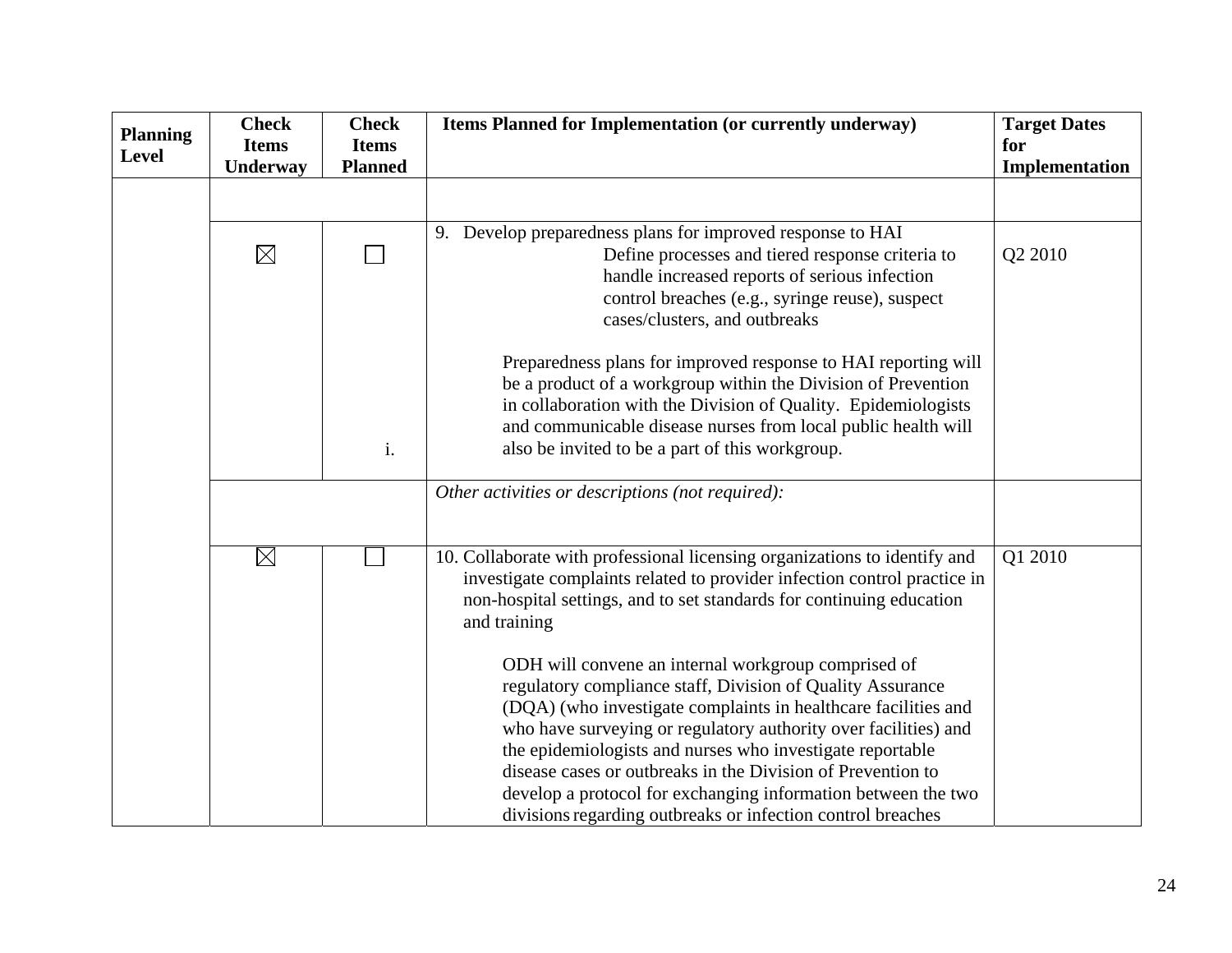| <b>Planning</b> | <b>Check</b> | <b>Check</b>   | Items Planned for Implementation (or currently underway)                                                                                                                                                                                                                                                                                                                                                                                                                                                                                                                                                                                                                                                                                                                                                                                                                                                       | <b>Target Dates</b> |
|-----------------|--------------|----------------|----------------------------------------------------------------------------------------------------------------------------------------------------------------------------------------------------------------------------------------------------------------------------------------------------------------------------------------------------------------------------------------------------------------------------------------------------------------------------------------------------------------------------------------------------------------------------------------------------------------------------------------------------------------------------------------------------------------------------------------------------------------------------------------------------------------------------------------------------------------------------------------------------------------|---------------------|
| <b>Level</b>    | <b>Items</b> | <b>Items</b>   |                                                                                                                                                                                                                                                                                                                                                                                                                                                                                                                                                                                                                                                                                                                                                                                                                                                                                                                | for                 |
|                 | Underway     | <b>Planned</b> |                                                                                                                                                                                                                                                                                                                                                                                                                                                                                                                                                                                                                                                                                                                                                                                                                                                                                                                | Implementation      |
|                 |              |                | detected in the course of routine public health business. The<br>Ohio HAI Prevention Plan Coordinator will work with<br>healthcare provider organizations (e.g. Ohio APIC chapters,<br>Ohio Nursing Association, Ohio State Medical Association)<br>about the need to include HAI prevention education in<br>upcoming educational events or materials.<br>Non-hospital ambulatory surgical centers and dialysis centers<br>will be the focus of infection control collaboration with DQA<br>because Ohio licenses these facilities; whereas, it does not<br>license hospitals.<br>The Ohio State University (OSU) Prevention Epicenter is<br>seeking to partner with ODH to present the results of OSU's<br>recent collaborative efforts to scientifically monitor MRSA in<br>Ohio.<br>Scientific data will be presented by OSU to Ohio's public health<br>staff at the annual Public Health Combined Meeting. | Q3 2010<br>Q2 2010  |
|                 |              |                | Other activities or descriptions (not required):                                                                                                                                                                                                                                                                                                                                                                                                                                                                                                                                                                                                                                                                                                                                                                                                                                                               |                     |
|                 |              | $\boxtimes$    | 11. Adopt integration and interoperability standards for HAI information<br>systems and data sources<br>Improve overall use of surveillance data to identify<br>and prevent HAI outbreaks or transmission in HC<br>settings (e.g., hepatitis B, hepatitis C, multi-drug<br>resistant organisms (MDRO), and other reportable<br>HAIs) across the spectrum of inpatient and                                                                                                                                                                                                                                                                                                                                                                                                                                                                                                                                      | Q4 2010             |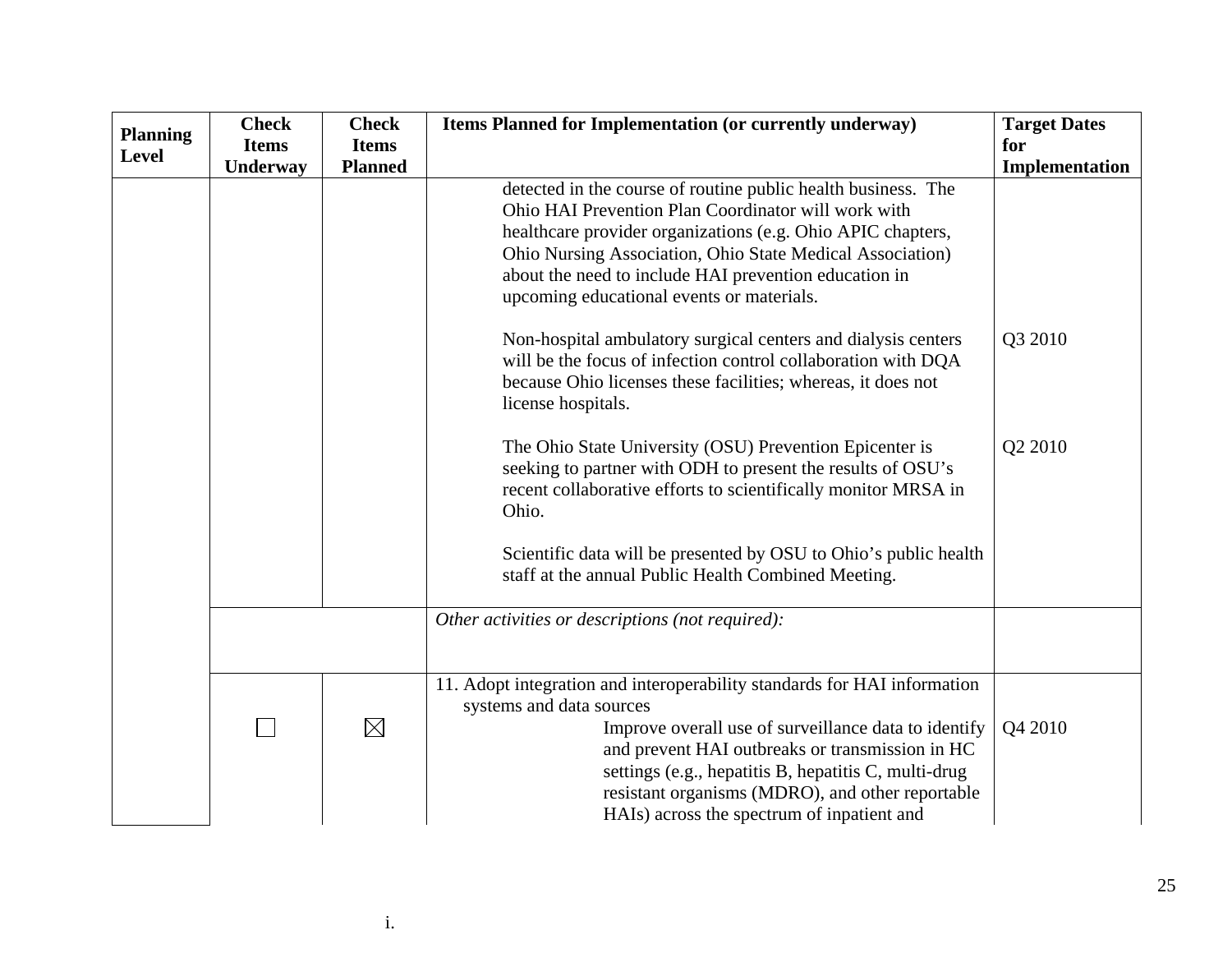| <b>Planning</b> | <b>Check</b> | <b>Check</b>   | Items Planned for Implementation (or currently underway)                                                                                                                                                                                                                                                                                                                                                                                                                                                                                                | <b>Target Dates</b> |
|-----------------|--------------|----------------|---------------------------------------------------------------------------------------------------------------------------------------------------------------------------------------------------------------------------------------------------------------------------------------------------------------------------------------------------------------------------------------------------------------------------------------------------------------------------------------------------------------------------------------------------------|---------------------|
| <b>Level</b>    | <b>Items</b> | <b>Items</b>   |                                                                                                                                                                                                                                                                                                                                                                                                                                                                                                                                                         | for                 |
|                 | Underway     | <b>Planned</b> |                                                                                                                                                                                                                                                                                                                                                                                                                                                                                                                                                         | Implementation      |
|                 | $\boxtimes$  |                | outpatient healthcare settings<br>Ohio has a strong commitment to improve data quality and<br>make data driven decisions using the best available information<br>possible. It is one of 30 Beta test sites for the Public Health<br>Accreditation Board (PHAB). Continuous improvement,<br>integration and interoperability of surveillance define Ohio's<br>approach to prevention and control of all infectious diseases,<br>including HAIs.<br>Promote definitional alignment and data element<br>standardization needed to link HAI data across the | Q1 2010<br>On going |
|                 |              |                | nation.<br>Ohio will use CDC, CSTE and NHSN definitions where not in<br>conflict with Ohio law.<br>Other activities or descriptions (not required):                                                                                                                                                                                                                                                                                                                                                                                                     |                     |
|                 |              | ii.            |                                                                                                                                                                                                                                                                                                                                                                                                                                                                                                                                                         |                     |
|                 | $\boxtimes$  |                | 12. Enhance electronic reporting and information technology for<br>healthcare facilities to reduce reporting burden and increase<br>timeliness, efficiency, comprehensiveness, and reliability of the data<br>i. Report HAI data to the public<br>Ohio healthcare consumers will be able to access HAI-specific<br>data on the ODH web site starting January 2010. The website<br>will allow consumers to choose and compare hospitals across<br>measures and measure sets.                                                                             | Q1 2010             |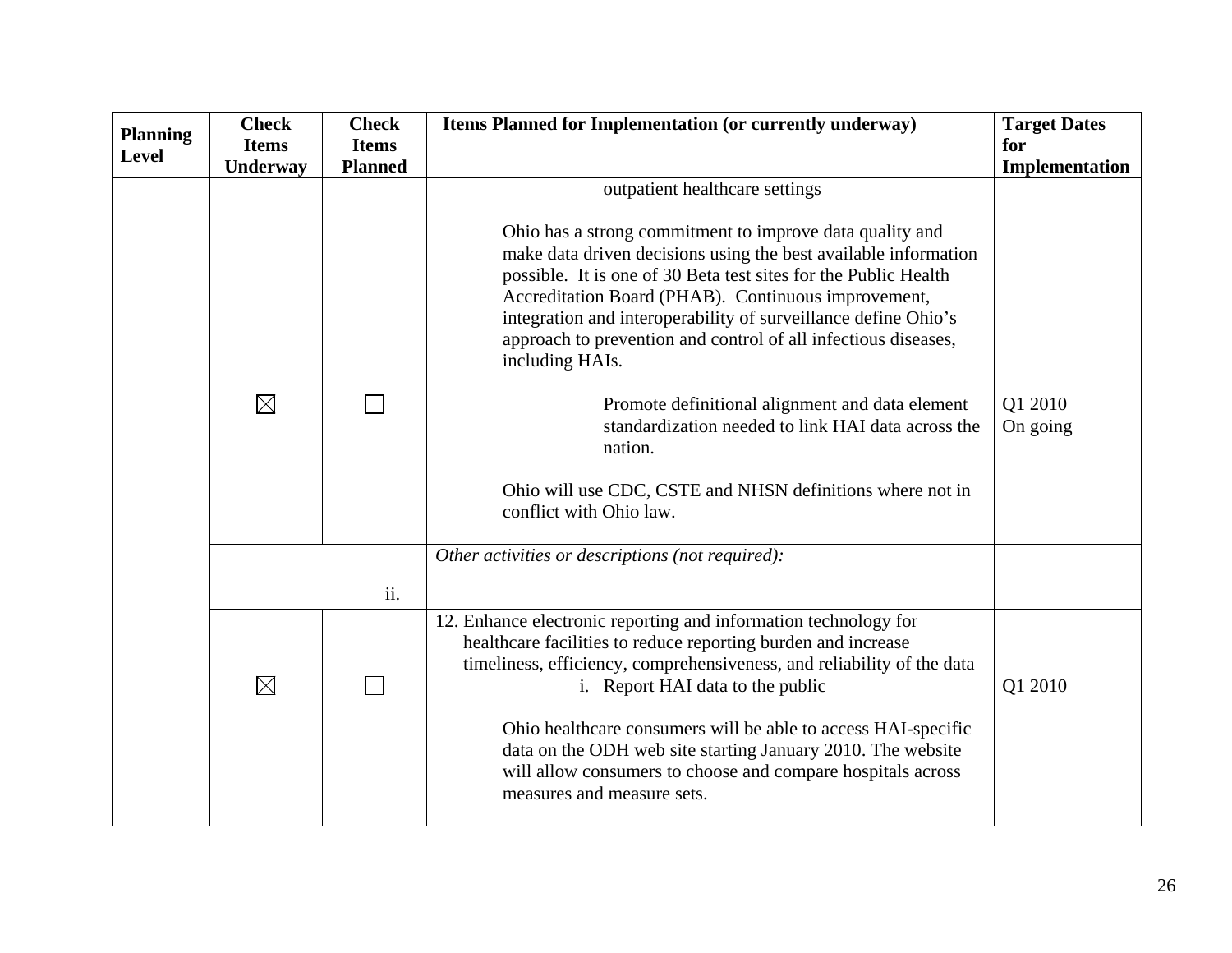| <b>Planning</b><br><b>Level</b> | <b>Check</b><br><b>Items</b><br><b>Underway</b>                                                                                                              | <b>Check</b><br><b>Items</b><br><b>Planned</b> | Items Planned for Implementation (or currently underway)                                                                                                                                                                                                                                                                                                                                                                                               | <b>Target Dates</b><br>for<br>Implementation |  |  |
|---------------------------------|--------------------------------------------------------------------------------------------------------------------------------------------------------------|------------------------------------------------|--------------------------------------------------------------------------------------------------------------------------------------------------------------------------------------------------------------------------------------------------------------------------------------------------------------------------------------------------------------------------------------------------------------------------------------------------------|----------------------------------------------|--|--|
|                                 |                                                                                                                                                              |                                                | Other activities or descriptions (not required):                                                                                                                                                                                                                                                                                                                                                                                                       |                                              |  |  |
|                                 |                                                                                                                                                              | $\boxtimes$                                    | 13. Make available risk-adjusted HAI data that enables state agencies to<br>make comparisons between hospitals.                                                                                                                                                                                                                                                                                                                                        | Undetermined                                 |  |  |
|                                 |                                                                                                                                                              |                                                | Only a small portion of Ohio's current data is risk adjusted. ODH will<br>explore the feasibility of making risk-adjusted data available as funding<br>and resources permit.                                                                                                                                                                                                                                                                           |                                              |  |  |
|                                 |                                                                                                                                                              |                                                | Other activities or descriptions (not required):                                                                                                                                                                                                                                                                                                                                                                                                       |                                              |  |  |
|                                 |                                                                                                                                                              | $\boxtimes$                                    | 14. Enhance surveillance and detection of HAIs in non-hospital settings<br>Currently, non-hospital settings are held to the same rules of<br>reporting as acute care facilities.<br>Ohio will develop a toolkit for HAIs and place it on the ODH<br>website as funding and resources permit.<br>ODH will explore the feasibility of developing enhanced<br>surveillance and HAI detection in non-hospital settings as<br>funding and resources permit. | On going                                     |  |  |
|                                 |                                                                                                                                                              |                                                | Other activities or descriptions (not required):                                                                                                                                                                                                                                                                                                                                                                                                       |                                              |  |  |
|                                 | Please also describe any additional activities, not listed above, that your state plans to undertake. Please include target dates for any<br>new activities. |                                                |                                                                                                                                                                                                                                                                                                                                                                                                                                                        |                                              |  |  |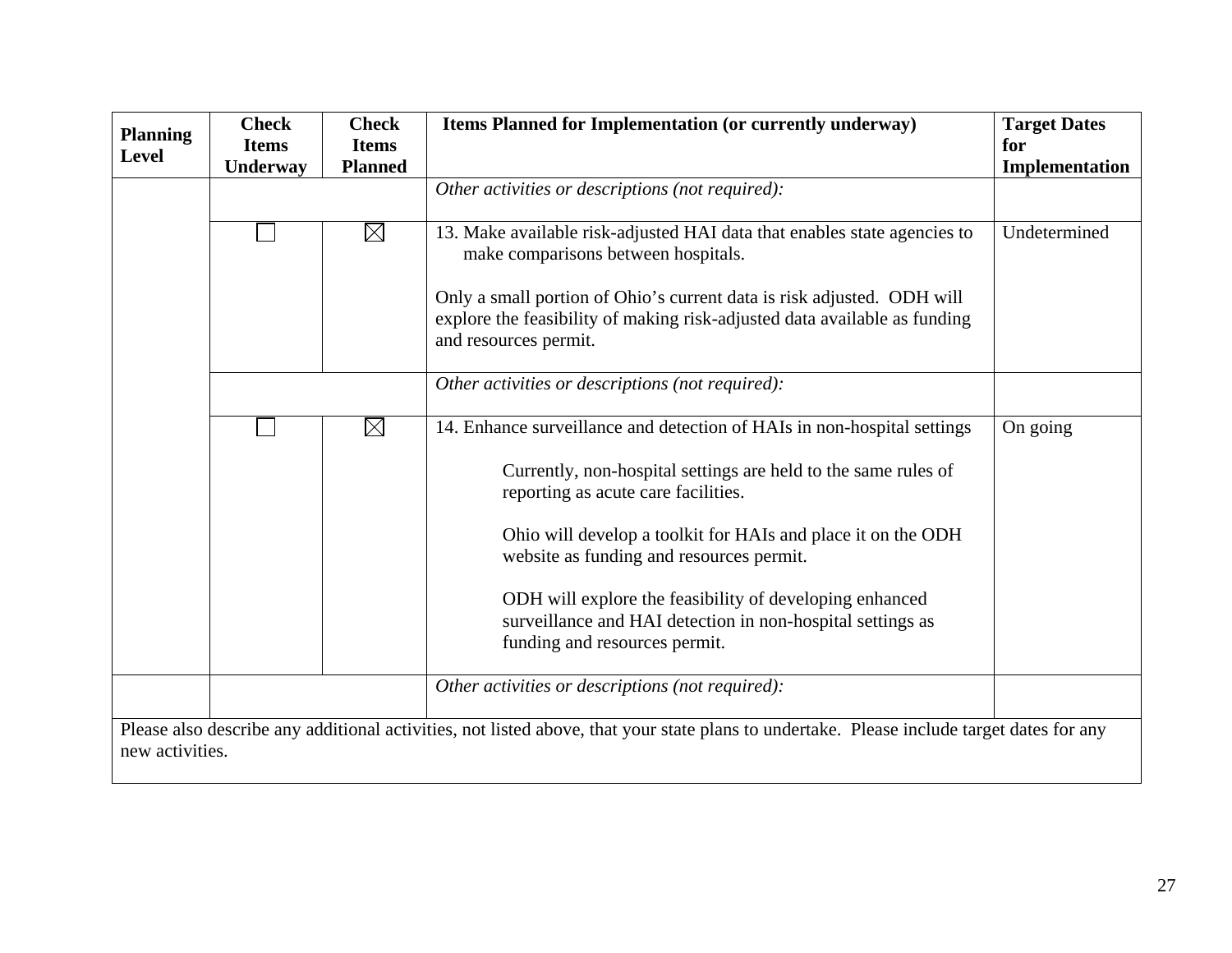## **3. Prevention**

State implementation of HHS Healthcare Infection Control Practices Advisory Committee (HICPAC) recommendations is a critical step towards the elimination of HAIs. CDC with HICPAC has developed evidence-based HAI prevention guidelines cited in the HHS Action Plan for implementation. These guidelines are translated into practice and implemented by multiple groups in hospital settings for the prevention of HAIs. CDC guidelines have also served as the basis the Centers for Medicare and Medicaid Services (CMS) Surgical Care Improvement Project. These evidence-based recommendations have also been incorporated into Joint Commission standards for accreditation of U.S. hospitals and have been endorsed by the National Quality Forum. Please select areas for development or enhancement of state HAI prevention efforts.

| <b>Planning</b> | <b>Check</b>    | <b>Check</b>   | Items Planned for Implementation (or currently underway)                                                                                                                                                                                                                                                                                                                                                                                                                                | <b>Target Dates</b> |
|-----------------|-----------------|----------------|-----------------------------------------------------------------------------------------------------------------------------------------------------------------------------------------------------------------------------------------------------------------------------------------------------------------------------------------------------------------------------------------------------------------------------------------------------------------------------------------|---------------------|
|                 | <b>Items</b>    | <b>Items</b>   |                                                                                                                                                                                                                                                                                                                                                                                                                                                                                         | for                 |
| Level           | <b>Underway</b> | <b>Planned</b> |                                                                                                                                                                                                                                                                                                                                                                                                                                                                                         | Implementation      |
|                 | $\boxtimes$     |                | Implement HICPAC recommendations.<br>Develop strategies for implementation of HICPAC<br>recommendations for at least 2 prevention targets<br>specified by the state multidisciplinary group.                                                                                                                                                                                                                                                                                            | On going            |
| <b>Level I</b>  |                 | i.             | Strategies for implementation of HICPAC recommendations for<br>the two prevention targets consistent with HHS priorities and<br>adopted by the Directors' Advisory Committee on Emerging<br>Infections, which includes the reporting of all laboratory-<br>identified methicillin-resistant Staphylococcus aureus<br>bacteremias and laboratory-identified healthcare-associated C.<br><i>difficile</i> infections will be discussed and determined during the<br>forthcoming meetings. |                     |
|                 |                 |                | Ohio Hospital Association (OHA), in partnership with the Ohio<br>State University Medical Center's Division of Infectious                                                                                                                                                                                                                                                                                                                                                               |                     |

## **Table 3: State planning for HAI prevention activities**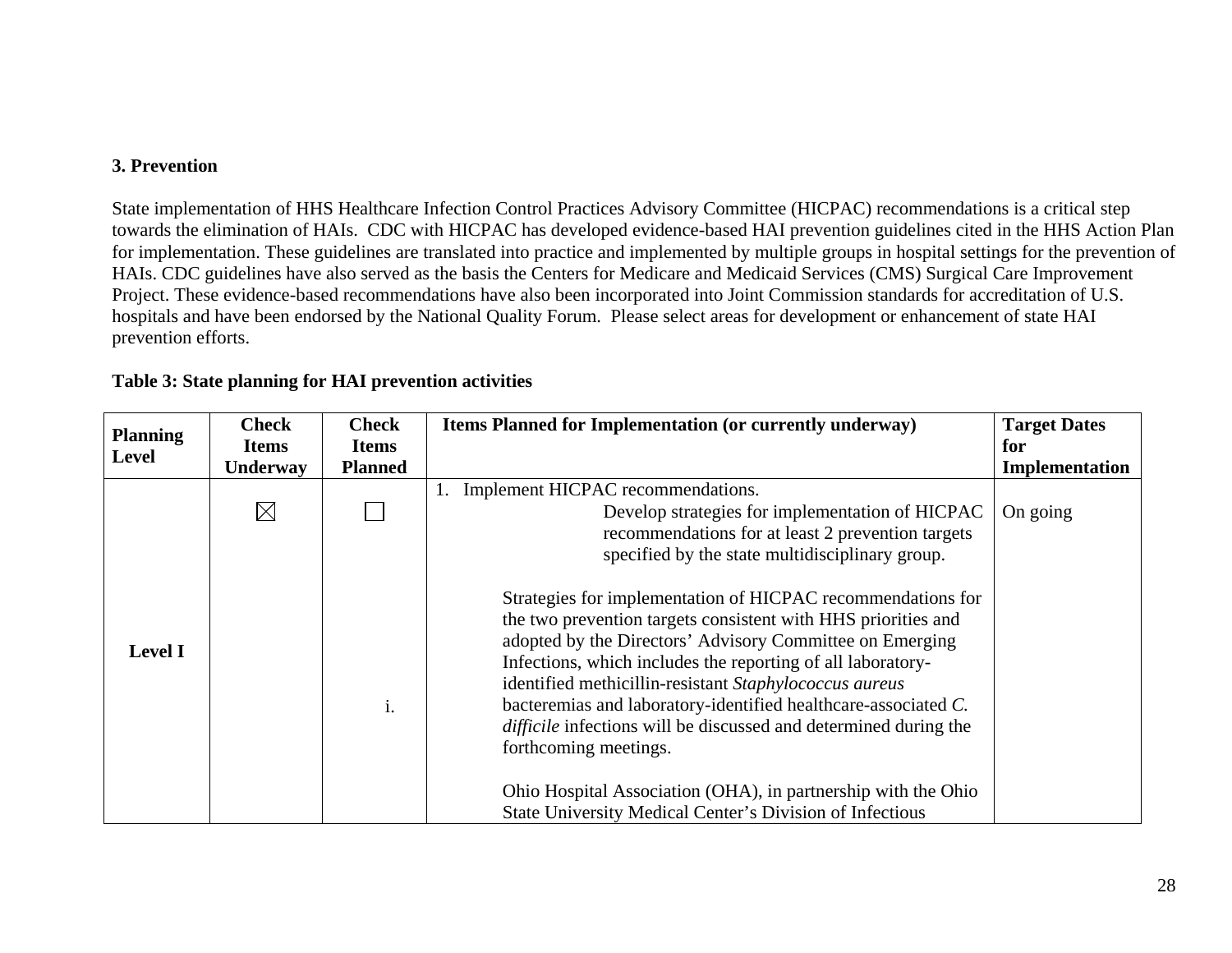|                 | <b>Check</b> | <b>Check</b>   | Items Planned for Implementation (or currently underway)                                                                                                                                    | <b>Target Dates</b> |
|-----------------|--------------|----------------|---------------------------------------------------------------------------------------------------------------------------------------------------------------------------------------------|---------------------|
| <b>Planning</b> | <b>Items</b> | <b>Items</b>   |                                                                                                                                                                                             | for                 |
| Level           | Underway     | <b>Planned</b> |                                                                                                                                                                                             | Implementation      |
|                 |              |                | Diseases and its CDC-funded Prevention Epicenter and the                                                                                                                                    |                     |
|                 |              |                | Centers for Disease Control and Prevention (CDC), initiated a                                                                                                                               |                     |
|                 |              |                | statewide pilot program to address the surveillance and control                                                                                                                             |                     |
|                 |              |                | of C. difficile infections in acute care facilities within the state<br>of Ohio.                                                                                                            |                     |
|                 |              |                | The intended outcome of the statewide pilot is to quantify $C$ .<br>difficile rates in Ohio using 2008 CDC/NHSN surveillance<br>definitions and engage in a performance improvement project |                     |
|                 |              |                | (PIP) for single unit or whole facility to adopt a tiered evidence-                                                                                                                         |                     |
|                 |              |                | based strategy to decrease healthcare-associated C. difficile                                                                                                                               |                     |
|                 |              |                | infection rates.                                                                                                                                                                            |                     |
|                 |              |                | Target date for implementation of the strategies will be<br>determined by the committee during the second quarter of 2010.                                                                  |                     |
|                 |              |                | Other activities or descriptions (not required):                                                                                                                                            |                     |
|                 |              |                |                                                                                                                                                                                             |                     |
|                 |              |                | 2. Establish prevention working group under the state HAI advisory<br>council to coordinate state HAI collaboratives                                                                        |                     |
|                 |              | $\boxtimes$    | Assemble expertise to consult, advise, and coach                                                                                                                                            | Undetermined        |
|                 |              |                | inpatient healthcare facilities involved in HAI<br>prevention collaboratives                                                                                                                |                     |
|                 |              |                |                                                                                                                                                                                             |                     |
|                 |              |                | The Ohio Patient Safety Institute (OPSI) is an organization                                                                                                                                 |                     |
|                 |              |                | dedicated to improving patient safety in Ohio. The Institute is a                                                                                                                           |                     |
|                 |              |                | subsidiary of the Ohio Health Council, which was founded by                                                                                                                                 |                     |
|                 |              |                | the Ohio Hospital Association, the Ohio State Medical                                                                                                                                       |                     |
|                 |              |                | Association, and the Ohio Osteopathic Association. Through                                                                                                                                  |                     |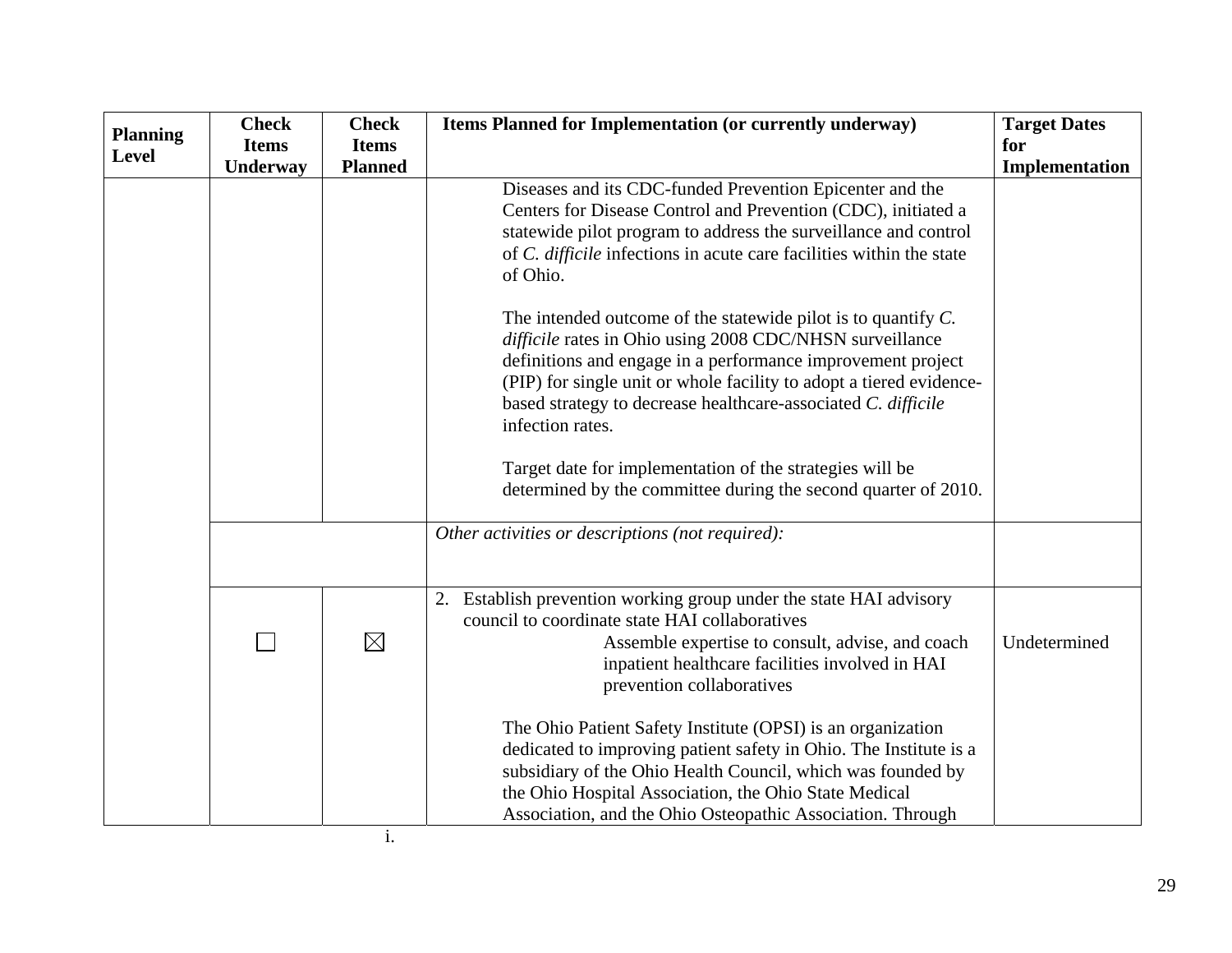| <b>Planning</b> | <b>Check</b> | <b>Check</b>                | Items Planned for Implementation (or currently underway)                                                                          | <b>Target Dates</b> |
|-----------------|--------------|-----------------------------|-----------------------------------------------------------------------------------------------------------------------------------|---------------------|
| <b>Level</b>    | <b>Items</b> | <b>Items</b>                |                                                                                                                                   | for                 |
|                 | Underway     | <b>Planned</b>              |                                                                                                                                   | Implementation      |
|                 |              |                             | this collaboration, OPSI has the ability to work with over 180                                                                    |                     |
|                 |              |                             | hospitals and 9,000 physicians in Ohio to improve patient safety                                                                  |                     |
|                 |              |                             | for all Ohioans.                                                                                                                  |                     |
|                 |              |                             |                                                                                                                                   |                     |
|                 |              |                             | Ohio was not funded for CDC sponsored prevention                                                                                  |                     |
|                 |              |                             | collaborative efforts, but is interested in identifying potential<br>prevention collaboration projects with interested healthcare |                     |
|                 |              |                             | facilities, the OSU Epicenter and the Ohio Hospital Association                                                                   |                     |
|                 |              |                             | as resources and time permit.                                                                                                     |                     |
|                 |              |                             |                                                                                                                                   |                     |
|                 |              |                             | Other activities or descriptions (not required):                                                                                  |                     |
|                 |              |                             |                                                                                                                                   |                     |
|                 |              |                             |                                                                                                                                   |                     |
|                 |              |                             | Establish HAI collaboratives with at least 10 hospitals (i.e. this may<br>3.                                                      |                     |
|                 |              |                             | require a multi-state or regional collaborative in low population                                                                 |                     |
|                 |              |                             | density regions)                                                                                                                  |                     |
|                 |              |                             | Identify staff trained in project coordination,                                                                                   |                     |
|                 |              |                             | infection control, and collaborative coordination                                                                                 |                     |
|                 |              |                             | Develop a communication strategy to facilitate                                                                                    |                     |
|                 |              |                             | peer-to-peer learning and sharing of best practices                                                                               |                     |
|                 |              |                             | Establish and adhere to feedback of a clear and                                                                                   |                     |
|                 |              |                             | standardized outcome data to track progress                                                                                       |                     |
|                 |              |                             | Other activities or descriptions (not required):                                                                                  |                     |
|                 |              |                             | To be explored with Ohio healthcare partners. Currently no                                                                        |                     |
|                 |              | i.                          | funding is available.                                                                                                             |                     |
|                 |              |                             |                                                                                                                                   |                     |
|                 |              | 11.                         | 4. Develop state HAI prevention training competencies                                                                             |                     |
|                 |              | $\boxtimes$ <sub>iii.</sub> | Consider establishing requirements for education                                                                                  | Undetermined        |
|                 |              |                             | and training of healthcare professionals in HAI                                                                                   |                     |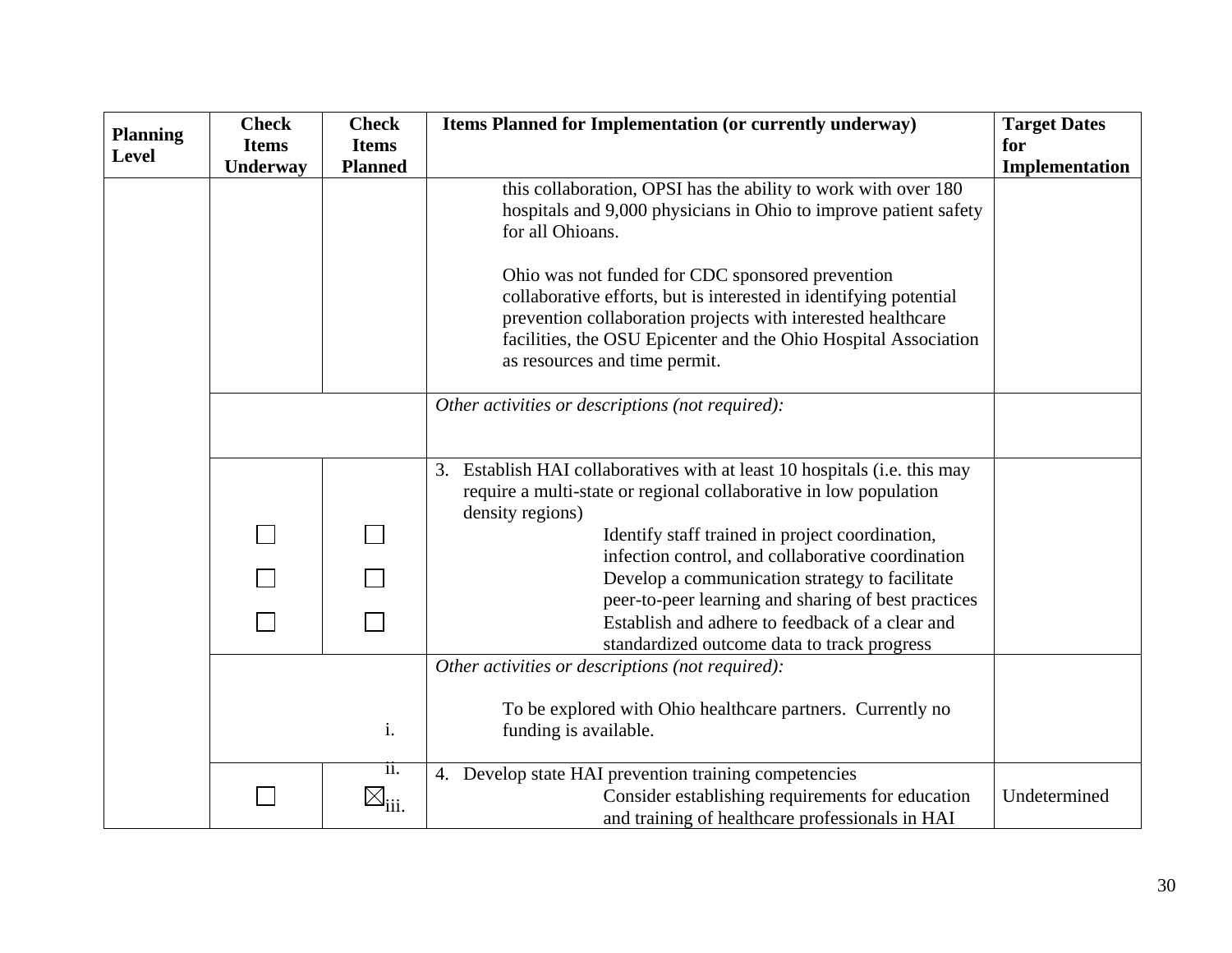| <b>Planning</b> | <b>Check</b> | <b>Check</b>   | Items Planned for Implementation (or currently underway)                                      | <b>Target Dates</b> |
|-----------------|--------------|----------------|-----------------------------------------------------------------------------------------------|---------------------|
| <b>Level</b>    | <b>Items</b> | <b>Items</b>   |                                                                                               | for                 |
|                 | Underway     | <b>Planned</b> |                                                                                               | Implementation      |
|                 |              |                | prevention (e.g., certification requirements, public                                          |                     |
|                 |              |                | education campaigns and targeted provider                                                     |                     |
|                 |              |                | education) or work with healthcare partners to                                                |                     |
|                 |              |                | establish best practices for training and                                                     |                     |
|                 |              |                | certification                                                                                 |                     |
|                 |              |                | Explore Healthy People 2020 goals with the Ohio Nursing                                       |                     |
|                 |              |                | Board, Ohio Hospital Association and Ohio Medical Board to                                    |                     |
|                 |              |                | align curriculum with infection control and prevention best                                   |                     |
|                 |              |                | practices as time and resources permit.                                                       |                     |
|                 |              |                | Other activities or descriptions (not required):                                              |                     |
|                 |              |                |                                                                                               |                     |
|                 |              |                |                                                                                               |                     |
|                 |              |                | 5. Implement strategies for compliance to promote adherence to                                |                     |
|                 |              |                | <b>HICPAC</b> recommendations                                                                 |                     |
|                 |              | $\boxtimes$    | Consider developing statutory or regulatory<br>standards for healthcare infection control and | Undetermined        |
|                 |              |                | prevention or work with healthcare partners to                                                |                     |
|                 |              |                | establish best practices to ensure adherence                                                  |                     |
|                 |              |                |                                                                                               |                     |
| <b>Level II</b> |              |                | A recent ODH survey of Ohio's hospital infection                                              |                     |
|                 |              |                | preventionists showed over 90% of Ohio hospitals currently                                    |                     |
|                 |              |                | follow CDC best practice recommendations and NHSN criteria                                    |                     |
|                 |              |                | to determine HAI.                                                                             |                     |
|                 |              | i.             | ODH does not have regulatory authority over Ohio hospitals in                                 |                     |
|                 |              |                | their entirety. As such, developing mandates for the standards                                |                     |
|                 |              |                | for healthcare infection control and methods of data collection                               |                     |
|                 |              |                | would require legal review and legislative action.                                            |                     |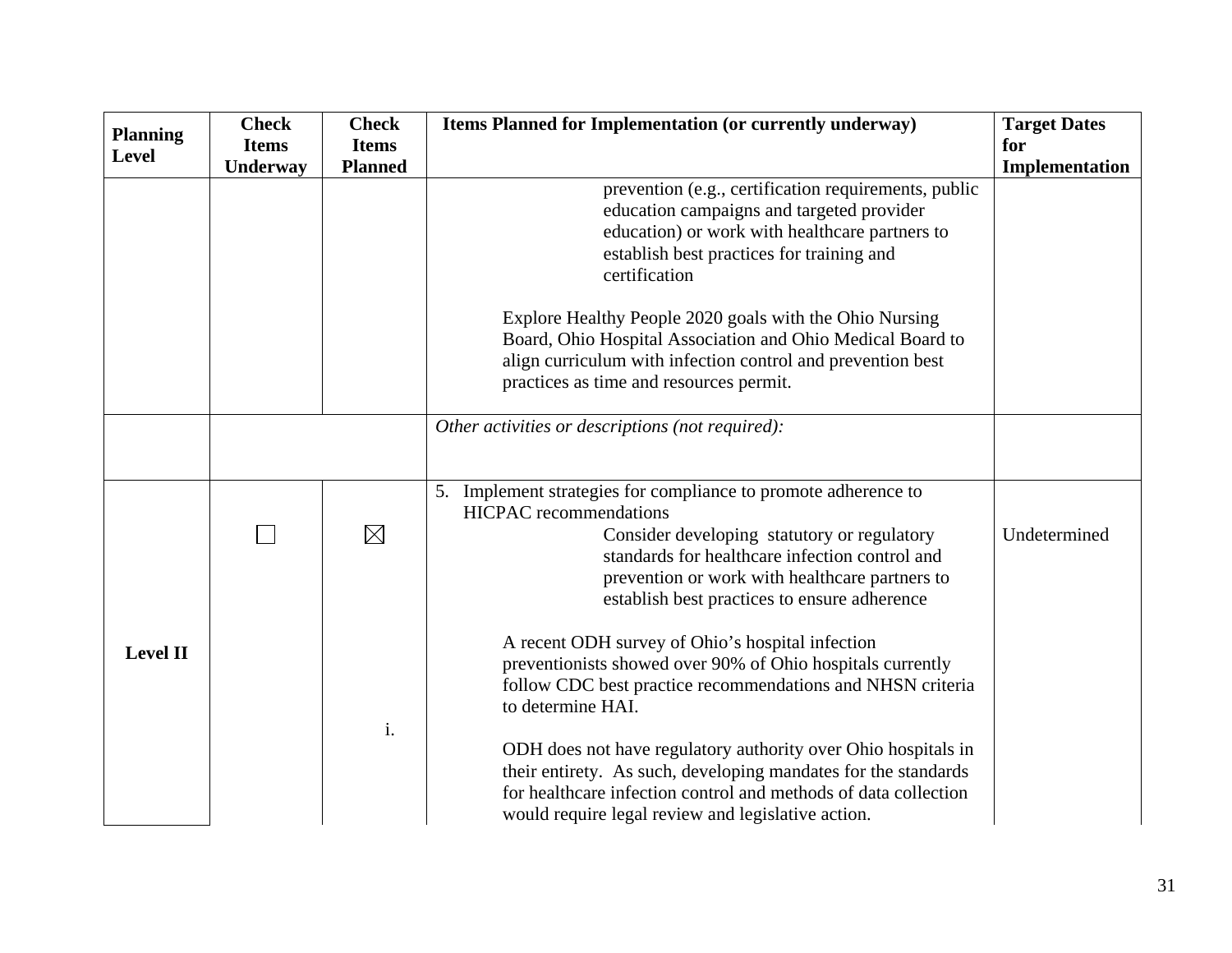|                                 | <b>Check</b> | <b>Check</b>   | Items Planned for Implementation (or currently underway)                                                                                                                                                                                                                                                                                                                                                                                                                                              | <b>Target Dates</b> |
|---------------------------------|--------------|----------------|-------------------------------------------------------------------------------------------------------------------------------------------------------------------------------------------------------------------------------------------------------------------------------------------------------------------------------------------------------------------------------------------------------------------------------------------------------------------------------------------------------|---------------------|
| <b>Planning</b><br><b>Level</b> | <b>Items</b> | <b>Items</b>   |                                                                                                                                                                                                                                                                                                                                                                                                                                                                                                       | for                 |
|                                 | Underway     | <b>Planned</b> |                                                                                                                                                                                                                                                                                                                                                                                                                                                                                                       | Implementation      |
|                                 |              |                | ii. Coordinate/liaise with regulation and oversight<br>activities such as inpatient or outpatient facility<br>licensing/accrediting bodies and professional                                                                                                                                                                                                                                                                                                                                           |                     |
|                                 | $\boxtimes$  |                | licensing organizations to prevent HAIs<br>Improve regulatory oversight of hospitals,<br>enhancing surveyor training and tools, and adding<br>sources and uses of infection control data                                                                                                                                                                                                                                                                                                              | On going            |
|                                 |              | iii.           | The Division of Quality within ODH is the contracting agency<br>for the Center for Medicare and Medicaid (CMS). In this<br>capacity, there is opportunity to improve regulatory oversight of<br>hospitals, enhance surveyor training and act as a resource in<br>matters related to infection control with assistance from ODH<br>colleagues. This is accomplished through day to day onsite<br>consultation, educational presentations and strengthening ties<br>through communication and outreach. |                     |
|                                 |              |                | Consider expanding regulation and oversight<br>activities to currently unregulated settings where<br>healthcare is delivered or work with healthcare<br>partners to establish best practices to ensure<br>adherence                                                                                                                                                                                                                                                                                   |                     |
|                                 |              |                | Other activities or descriptions (not required):                                                                                                                                                                                                                                                                                                                                                                                                                                                      |                     |
|                                 |              | ıv.            | Enhance prevention infrastructure by increasing joint collaboratives<br>with at least 20 hospitals (i.e. this may require a multi-state or                                                                                                                                                                                                                                                                                                                                                            |                     |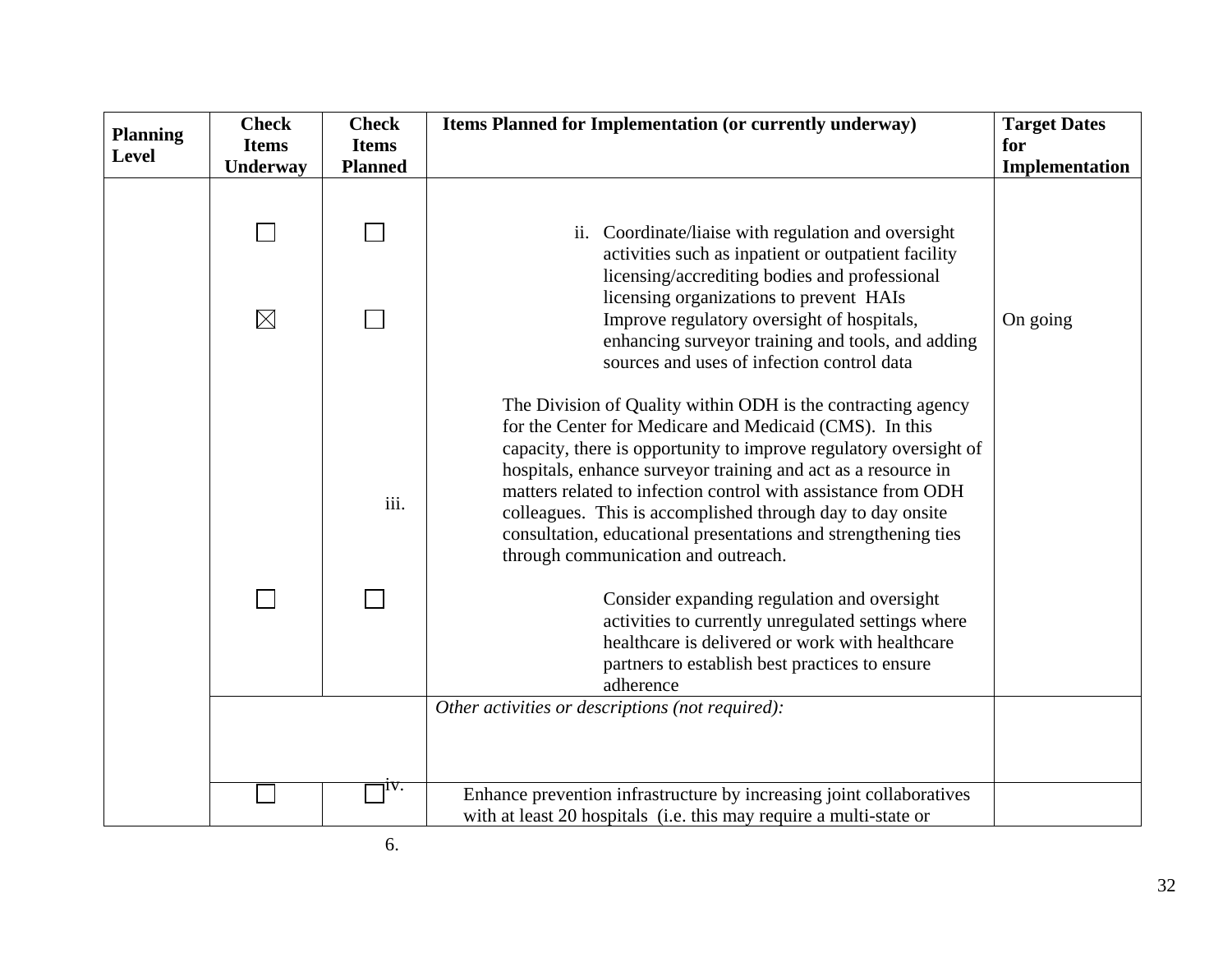| <b>Planning</b> | <b>Check</b><br><b>Items</b> | <b>Check</b><br><b>Items</b> | Items Planned for Implementation (or currently underway)                                                                                                                                                                                                                                                                                                 | <b>Target Dates</b><br>for |
|-----------------|------------------------------|------------------------------|----------------------------------------------------------------------------------------------------------------------------------------------------------------------------------------------------------------------------------------------------------------------------------------------------------------------------------------------------------|----------------------------|
| <b>Level</b>    | Underway                     | <b>Planned</b>               |                                                                                                                                                                                                                                                                                                                                                          | Implementation             |
|                 |                              |                              | regional collaborative in low population density regions)                                                                                                                                                                                                                                                                                                |                            |
|                 |                              |                              | Funding for State sponsored collaborative efforts are not<br>available at this time, but Ohio would be interested in<br>collaborative efforts as resources and time permit.                                                                                                                                                                              |                            |
|                 |                              |                              | Other activities or descriptions (not required):                                                                                                                                                                                                                                                                                                         |                            |
|                 | $\boxtimes$                  |                              | Establish collaborative to prevent HAIs in non-hospital settings (e.g.,<br>long term care, dialysis)                                                                                                                                                                                                                                                     | Q3 2010                    |
|                 |                              | 7.                           | ODH's Bureau of Disease Investigation and Surveillance is<br>exploring application of the Positive Deviance Model of<br>behavior change for infection prevention and empowerment of<br>direct patient care providers. This initiative would first be<br>piloted with a dialysis center in the hope of expanding to other<br>healthcare settings in Ohio. |                            |
|                 |                              |                              | Other activities or descriptions (not required):                                                                                                                                                                                                                                                                                                         |                            |
| new activities. |                              |                              | Please also describe any additional activities, not listed above, that your state plans to undertake. Please include target dates for any                                                                                                                                                                                                                |                            |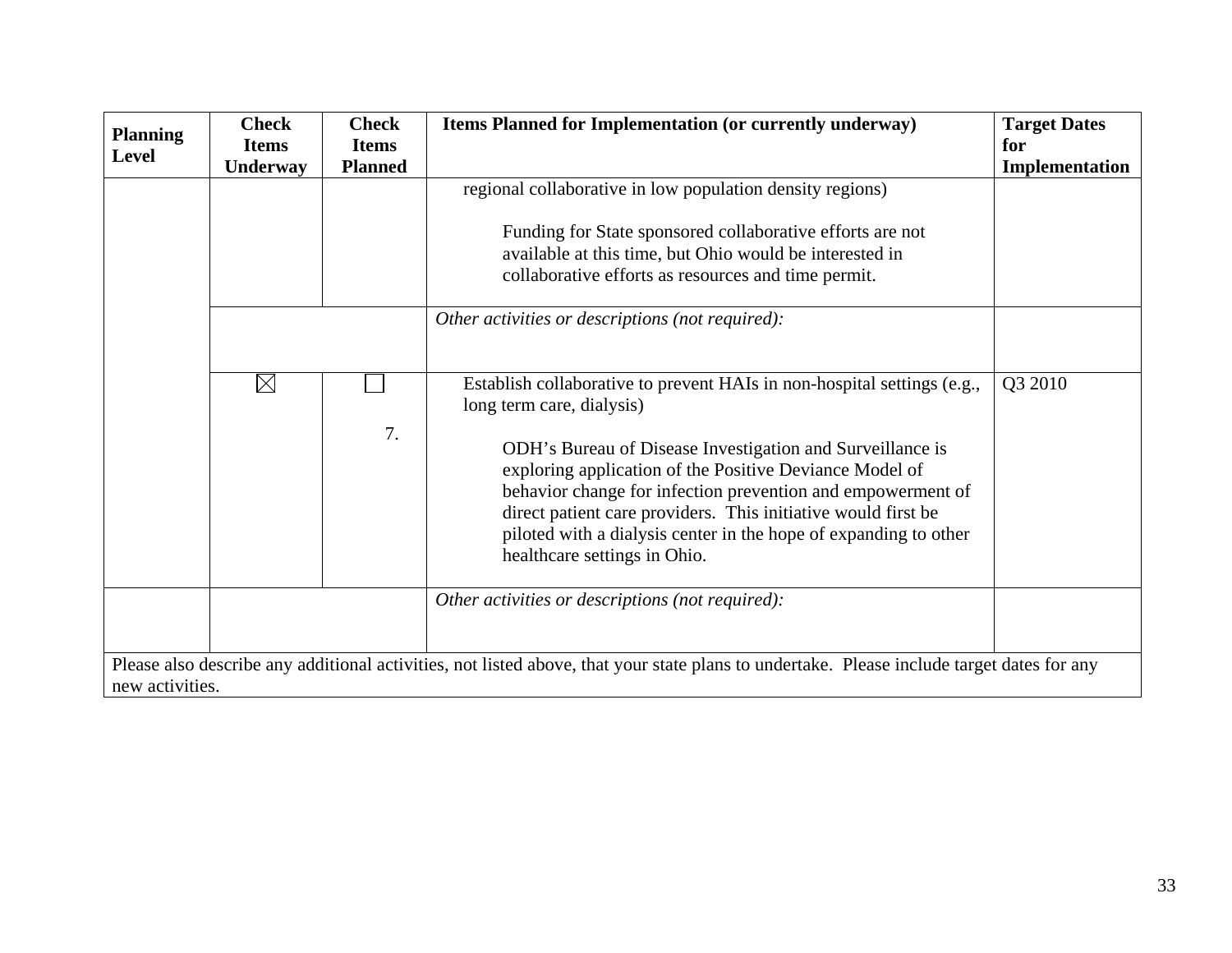## **4. Evaluation and Communications**

Program evaluation is an essential organizational practice in public health. Continuous evaluation and communication of practice findings integrates science as a basis for decision-making and action for the prevention of HAIs. Evaluation and communication allows for learning and ongoing improvement to occur. Routine, practical evaluations can inform strategies for the prevention and control of HAIs. Please select areas for development or enhancement of state HAI prevention efforts.

| <b>Planning</b><br>Level | <b>Check</b><br><b>Items</b> | <b>Check</b><br><b>Items</b> | Items Planned for Implementation (or currently underway)                                                                                                                                                                                                                                                                     | <b>Target Dates for</b><br>Implementation |
|--------------------------|------------------------------|------------------------------|------------------------------------------------------------------------------------------------------------------------------------------------------------------------------------------------------------------------------------------------------------------------------------------------------------------------------|-------------------------------------------|
|                          | Underway                     | <b>Planned</b>               |                                                                                                                                                                                                                                                                                                                              |                                           |
| <b>Level I</b>           | $\boxtimes$                  |                              | Conduct needs assessment and/or evaluation of the state HAI<br>1.<br>program to learn how to increase impact<br>Establish evaluation activity to measure<br>progress towards targets                                                                                                                                         | Q3 2010                                   |
|                          |                              |                              | A needs assessment will be developed and provided for<br>review to the Director's Advisory Committee on<br>Emerging Infections.                                                                                                                                                                                              |                                           |
|                          |                              | $\boxtimes$<br>i.            | Establish systems for refining approaches<br>based on data gathered                                                                                                                                                                                                                                                          | Undetermined                              |
|                          |                              | ii.                          | Target outliers (low and high rates) will be identified.<br>Processes used by outliers will be compared. An<br>evaluation activity to measure progress for the two<br>prevention targets will be discussed and determined<br>during the forthcoming meetings of the Director's<br>Advisory Committee on Emerging Infections. |                                           |
|                          |                              |                              | Other activities or descriptions (not required):                                                                                                                                                                                                                                                                             |                                           |

**Table 4:** State HAI communication and evaluation planning